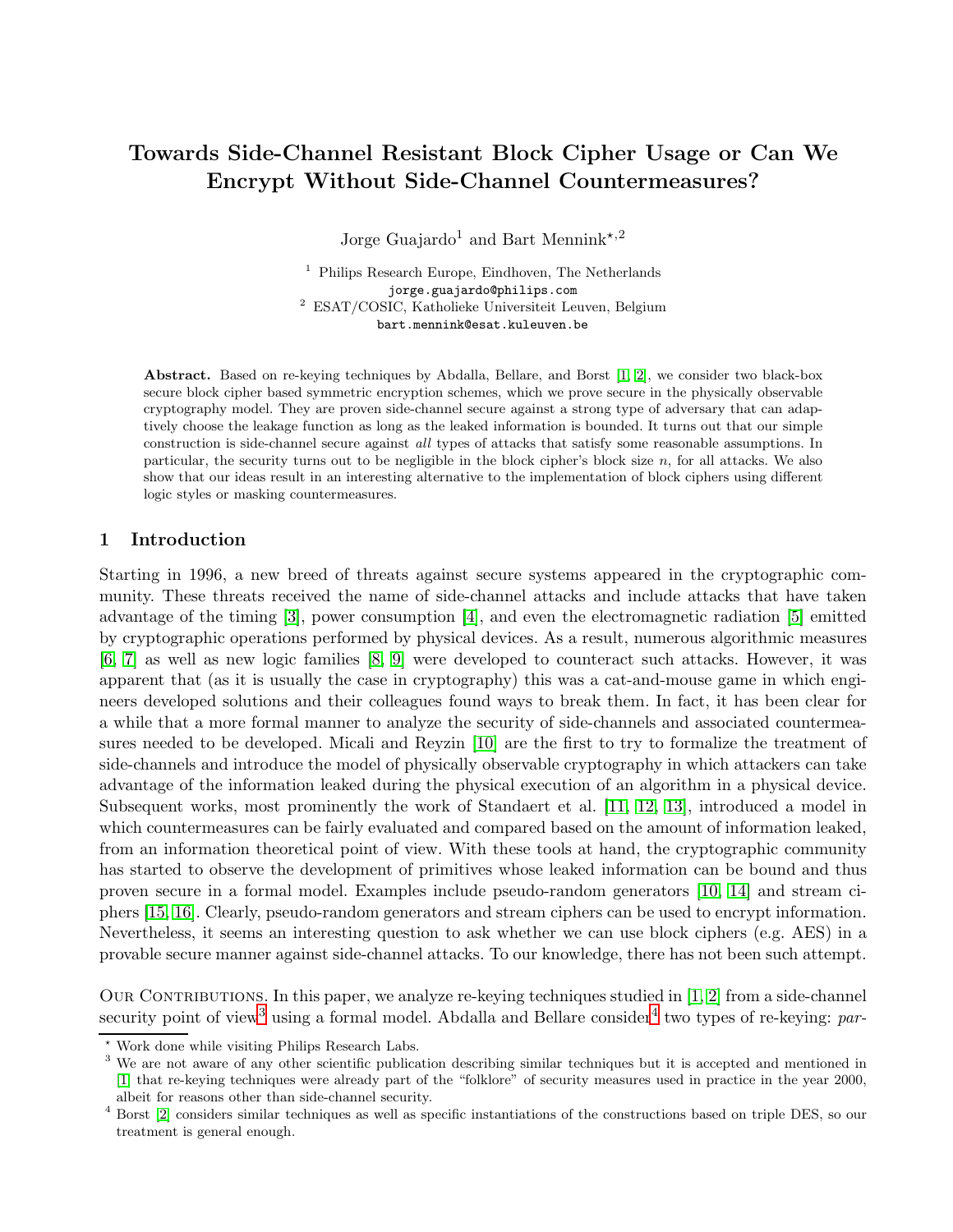*allel* re-keying where all session keys  $K_i$  are computed directly from a master secret key  $K$   $(K_i = f(K, i))$ for a suitable function  $f$ ) and *serial* re-keying where each session key  $K_i$  is computed based on the previous key  $(K_i = f(k_{i-1}, 0)$ , with  $k_i = f(k_{i-1}, 1)$  for a suitable function f). For both re-keying mechanisms, executing the block cipher  $E_{K_i}(\cdot)$  in the electronic-code-book (ECB) mode of operation yields an IND-CPA (indistinguishable under chosen-plaintext attack) symmetric encryption scheme [\[17\]](#page-13-16). The security of these constructions is analyzed in the black-box model in [\[1\]](#page-13-0). Although [\[2\]](#page-13-1) has no *formal* security analysis of the proposed constructions, he seems to be the first to observe that changing the key used to encrypt frequently, can be an effective countermeasure against side-channel attacks. In this paper, we show that these constructions can be implemented in a way in which we can bound the amount of information leaked by the implementation and, under reasonable assumptions, we prove that this is secure against side-channel attacks following [\[11,](#page-13-10) [14,](#page-13-13) [13\]](#page-13-12) and Pietrzak and Dziembowski [\[15,](#page-13-14) [16\]](#page-13-15). We emphasize that the re-keying techniques [\[1,](#page-13-0) [2\]](#page-13-1) naively implemented cannot hope to be proven secure against the side-channel adversary of the Dziembowski and Pietrzak (DzPz) model [\[15\]](#page-13-14). In particular, the DzPz adversary is allowed to compute *any* polynomial-time computable function Λ of the part of the state that is actually accessed during computation (master secret-key  $K$  in our case) with the restriction that the output of the function  $\Lambda$  is bounded to  $\{0,1\}^{\lambda}$ , where  $\lambda \ll |K|$ . Clearly, such adversary can always obtain the whole key in  $|K|/\lambda$  runs of the [\[1,](#page-13-0) [2\]](#page-13-1) schemes if the session keys have to be computed during each session by processing the master secret key  $K$ . A key observation in this paper is that we can implement the parallel scheme described in [\[1,](#page-13-0) [2\]](#page-13-1) by storing pre-computed keys in memory. This implementation strategy, in turn, allows us to prove (side-channel attack) security as unused keys stored in memory do not leak information in the DzPz model [\[15\]](#page-13-14). Furthermore, we show that such a solution would compare favorably in terms of area against the alternatives: masking schemes or modified logic styles. In addition, there is the added advantage of not having to work with logic styles and/or implement algorithmic masking schemes, which are complicated and prone to errors if not carefully implemented<sup>[5](#page-1-0)</sup>. To our knowledge, this is the first (non-trivial) use of a block cipher, provable secure against side-channel attacks (from an information theoretic point of view). Admittedly, our solution is not without drawbacks. The most prominent of them being that we have a limited number of possible encryptions (fixed by the number of stored session keys). For certain applications this is not a problem in fact, as shown next.

APPLICATIONS. Consider a coupon scheme where a user buys a certain number of tickets<sup>[6](#page-1-1)</sup> to gain access to some service. One can think of season, ski lift or transport tickets. The protocol idea is depicted in Fig. [1:](#page-1-2) upon buying the card, it is provided with a tuple of session keys  $(K_1, \ldots, K_s)$ , and if the user wants to use ticket i, he just uses the  $i$ -th key. To guarantee that the ticket can only be queried once

| <b>Card</b> (knows $K_i$ ) |                        | <b>Reader</b> (knows $K$ )              |
|----------------------------|------------------------|-----------------------------------------|
|                            | R                      | $R$ random                              |
| $Y_i = E_{K_i}(R)$         | $(\text{ctr } i; Y_i)$ |                                         |
| (erase $K_i$ )             |                        | compute $K_i$ from ctr i and $K_i$ ;    |
|                            |                        | verify $D_{K_i}(Y_i) \stackrel{?}{=} R$ |

<span id="page-1-2"></span>Fig. 1. An abstract application of our protocol. The box indicates a secure environment, where sidechannel attacks are not possible.

 $5$  For example, Mangard et al. [\[18,](#page-13-17) [19\]](#page-13-18) showed that in order to minimize the leakage of the masking countermeasure [\[6,](#page-13-5) [7\]](#page-13-6), it is necessary to guarantee glitch-free XOR gates.

<span id="page-1-1"></span><span id="page-1-0"></span><sup>&</sup>lt;sup>6</sup> Traditionally public key cryptography is used for this type of applications, but the problem can also be solved using symmetric cryptography, as noted by Girault et al. [\[20\]](#page-13-19).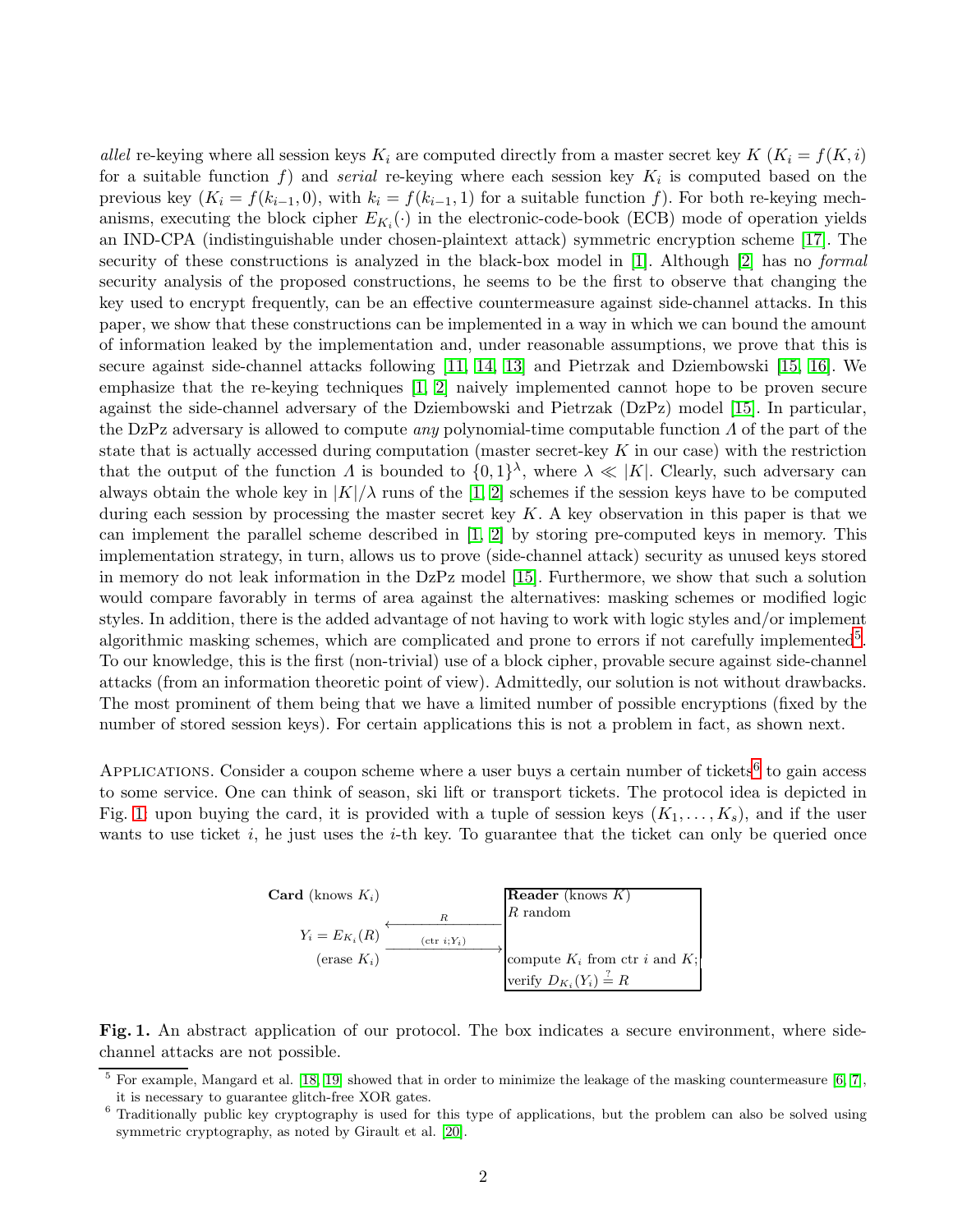(and not several times to several different readers), one can think of two possible solutions. First, the simplest solution would be to have all readers constantly connected to a single database. The database needs to keep track of the last counter i. If the card makes an authentication request with the same or a lower counter, then access to the service is denied and otherwise the database counter is increased by one. Such solution might work well for season or ski tickets but not for transport tickets where online connection to a database does not seem reasonable to assume. The alternative is to guarantee that the card has a monotonically increasing counter (alternatively a mechanism which erases tuples  $(i, K_i)$ ) once they have been used), which cannot be reset. Notice that we assume that the reader can perform its computations in a secure environment. We believe this to be possible since there are a lot fewer readers and in general, they can be considerably more expensive. Such "assumption" has also been made in [\[2\]](#page-13-1).

Related Work. Block ciphers and their use to build symmetric encryption schemes have been studied by Bellare et al. in [\[17\]](#page-13-16). Liskov et al. [\[21\]](#page-14-0) formalized<sup>[7](#page-2-0)</sup> the notion of a *tweakable block cipher*, on which our construction is based. Observe that we have abused the idea of a tweakable block cipher since we do not comply with the efficiency requirement put forth in [\[21\]](#page-14-0). Other tweakable cipher constructions are considered in [\[23,](#page-14-1) [24,](#page-14-2) [25\]](#page-14-3) but none of them consider the issue of side-channel resistance. Moreover, all of the constructions use the same key in both calls to the block cipher. We have already mentioned the treatment of re-keying techniques by Abdalla and Bellare [\[1\]](#page-13-0) and Borst [\[2\]](#page-13-1). Regarding leakage-proof constructions, we are aware of two parallel lines of research, which originated from the work of Micali and Reyzin [\[10\]](#page-13-9). The information theoretic based analysis of Petit et al. [\[14\]](#page-13-13), who built a pseudo-random generator, and the somewhat more theoretical framework of [\[15,](#page-13-14) [16\]](#page-13-15). These last works focus on the construction of leakage-resilient stream ciphers. Standaert et al. [\[11,](#page-13-10) [13\]](#page-13-12) introduced an information theoretical model in which to analyze and compare side-channel countermeasures. Mac $\acute{e}$  et al. [\[12\]](#page-13-11) have evaluated and compared different logic families using the framework introduced in [\[13\]](#page-13-12).

Overview. Mathematical preliminaries and definitions are introduced in Sect. [2.](#page-2-1) A tweakable block cipher construction and its induced symmetric encryption scheme are described and discussed in Sect. [3,](#page-3-0) and its side-channel security is considered in Sect. [4.](#page-4-0) Sections [5](#page-7-0) and [6](#page-8-0) consider a variant of the scheme of Sect. [3](#page-3-0) with serial re-keying, and its side-channel security analysis. Section [7](#page-10-0) compares our approach to alternative solutions from an area resources point of view, and we end with conclusions in Sect. [8.](#page-12-0)

## <span id="page-2-1"></span>2 Preliminaries

NOTATION. By 'random' we implicitly mean 'uniformly randomly and independently distributed'. Moreover, we denote by  $z \in_R \mathcal{Z}$  the event that z is taken uniformly at random from the set Z. For a tuple of m values  $(z_1,\ldots,z_m)$  we use the shorthand notation  $(z_i)_{i=1}^m$ . Adversaries will be denoted by A. The notation  $\mathcal{A}^{O(\cdot)}$  means that the adversary  $\mathcal A$  has the ability to query an oracle O. If  $\mathcal A$  plays the role of a distinguisher, his task is given  $O_b$  to distinguish between two oracles  $O_0$  and  $O_1$  and output a value in  $\{0, 1\}$  corresponding to the correct oracle. If A does not play the role of a distinguisher, his output is arbitrary, and specified by the context. In any case, the adversary is never allowed to query the oracle twice on the same value. In the context of leakage functions, the notation  $\mathbb{F}_{n,m}$  will be used, which is defined to be the set of polynomial time computable functions  $f: \{0,1\}^n \to \{0,1\}^m$ .

SYMMETRIC PRIMITIVES. A *block cipher* is a family of maps  $E : K \times M \rightarrow M$ , which on input of a  $key K \in \mathcal{K}$  and a *message*  $M \in \mathcal{M}$ , outputs a *ciphertext*  $C = E_K(M)$ . A block cipher is said to be

<span id="page-2-0"></span><sup>&</sup>lt;sup>7</sup> The first use of a tweak in combination with a block cipher is due to Schroeppel  $[22]$  with his hasty pudding cipher.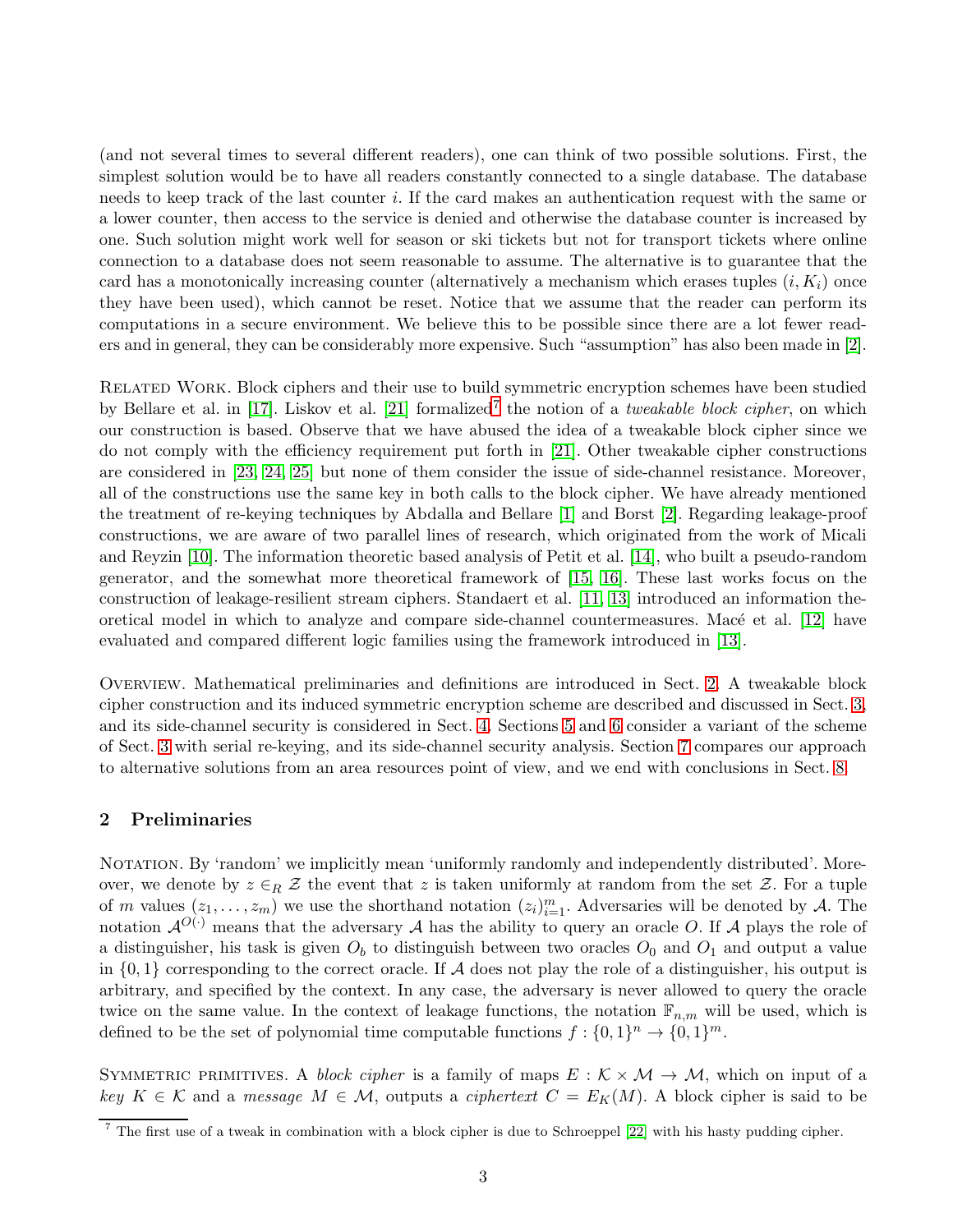*secure* if for each key  $K \in_R \mathcal{K}$ , it is hard for an adversary A to distinguish between  $E_K$  and a random permutation  $\Pi$  on  $\mathcal M$ , even allowing q oracle queries (either  $E_K$  or  $\Pi$ ) and t computation time. More formally, the security of E for any random permutation  $\Pi$  is quantified by [\[26\]](#page-14-5):

$$
Adv_E(q, t) = \max_{\mathcal{A}: K \in_R \mathcal{K}} \left| Pr(\mathcal{A}^{E_K(\cdot)} = 1) - Pr(\mathcal{A}^{H(\cdot)} = 1) \right|,
$$
\n(1)

and E is said to be *secure* if  $\text{Adv}_E$  is negligible in the length of the key. It is called *ideal* if  $\text{Adv}_E(q, t) = 0$ , meaning that E is a random permutation. A *tweakable block cipher* [\[21\]](#page-14-0) is a family of algorithms  $E: \mathcal{K} \times \mathcal{T} \times \mathcal{M} \to \mathcal{M}$ . Particularly, in addition to the ordinary inputs, E requires a tweak  $T \in \mathcal{T}$ . The idea is to hide the deterministic character of the block cipher at the block-cipher level rather than at the modes-of-operation level. In [\[21\]](#page-14-0), it is stated that tweak renewal should be cheaper than key renewal. In this paper, we will relax this requirement and consider our construction as a tweakable block cipher<sup>[8](#page-3-1)</sup>. A *cryptographic hash function* is a function  $h: \{0,1\}^* \to \{0,1\}^n$  that maps messages of arbitrary length to a digest of fixed length n. For simplicity, we assume that  $h$  is modeled as a random oracle, hence h is seen as a publicly accessible random function. For a  $t \in \mathbb{N}$  and a  $y \in \{0,1\}^*$ , we define  $h^t(y)$ to be the value obtained after applying the hash function  $t$  times iteratively.

SYMMETRIC ENCRYPTION SCHEMES. Symmetric encryption schemes and their security were studied by Bellare et al. [\[17\]](#page-13-16). We follow their definitions. A symmetric encryption scheme is a tuple of algorithms  $(\mathcal{K}_e, \mathcal{E}, \mathcal{D})$ , where  $\mathcal{K}_e$  is randomized and  $\mathcal E$  is either randomized or stateful (updating its state during each execution). For a randomly chosen key  $K \in_R \mathcal{K}_e(k)$  where k is the security parameter (usual the key size), and on input of a message M, E computes ciphertext  $C = \mathcal{E}_K(M)$ . Under the same key the decryption function gives  $\mathcal{D}_K(C) = \mathcal{D}_K(\mathcal{E}_K(M)) = M$ .

#### <span id="page-3-0"></span>3 Parallel Re-keying Based Block Cipher and Encryption Scheme

We will introduce the first symmetric encryption scheme which we will prove secure against side-channel attacks in Sect. [4.](#page-4-0) This scheme corresponds to the parallel re-keying scheme in [\[1,](#page-13-0) [2\]](#page-13-1) and the black-box security holds similarly. However, to facilitate the proof of side-channel security, we consider the scheme from a tweakable block cipher point of view. We have included an alternative black-box security proof for the encryption scheme in App. [A.](#page-14-6) We will only consider the case where  $\mathcal{K} = \mathcal{T} = \mathcal{M} = \{0, 1\}^n$ . The tweakable block cipher  $\overline{E}$  is defined as  $\overline{E}$  :  $(K, T, M) \mapsto E_{E_K(T)}(M)$ , where E is a block cipher. The scheme is depicted in Fig. [2.](#page-3-2) In our particular application, the tweak  $T$  functions as a counter. Executing the tweakable block cipher  $E$  of Fig. [2](#page-3-2) in ECB mode results in a secure symmetric cipher



<span id="page-3-2"></span>Fig. 2. The tweakable block cipher.

[\[17\]](#page-13-16). More formally,  $\bar{E}$  can be used to construct the symmetric cipher  $(\mathcal{K}_e, \mathcal{E}, \mathcal{D})$  as follows. The function  $\mathcal{K}_e$  chooses a key uniformly at random from  $\{0,1\}^n$ . From now on, this function will be omitted in the scheme description. The participant encrypting will maintain a counter, initially set to 0. The message

<span id="page-3-1"></span><sup>&</sup>lt;sup>8</sup> The reason for that is purely convenience. It allows us to use the tweakable block cipher setting to analyze our constructions without introducing new definitions.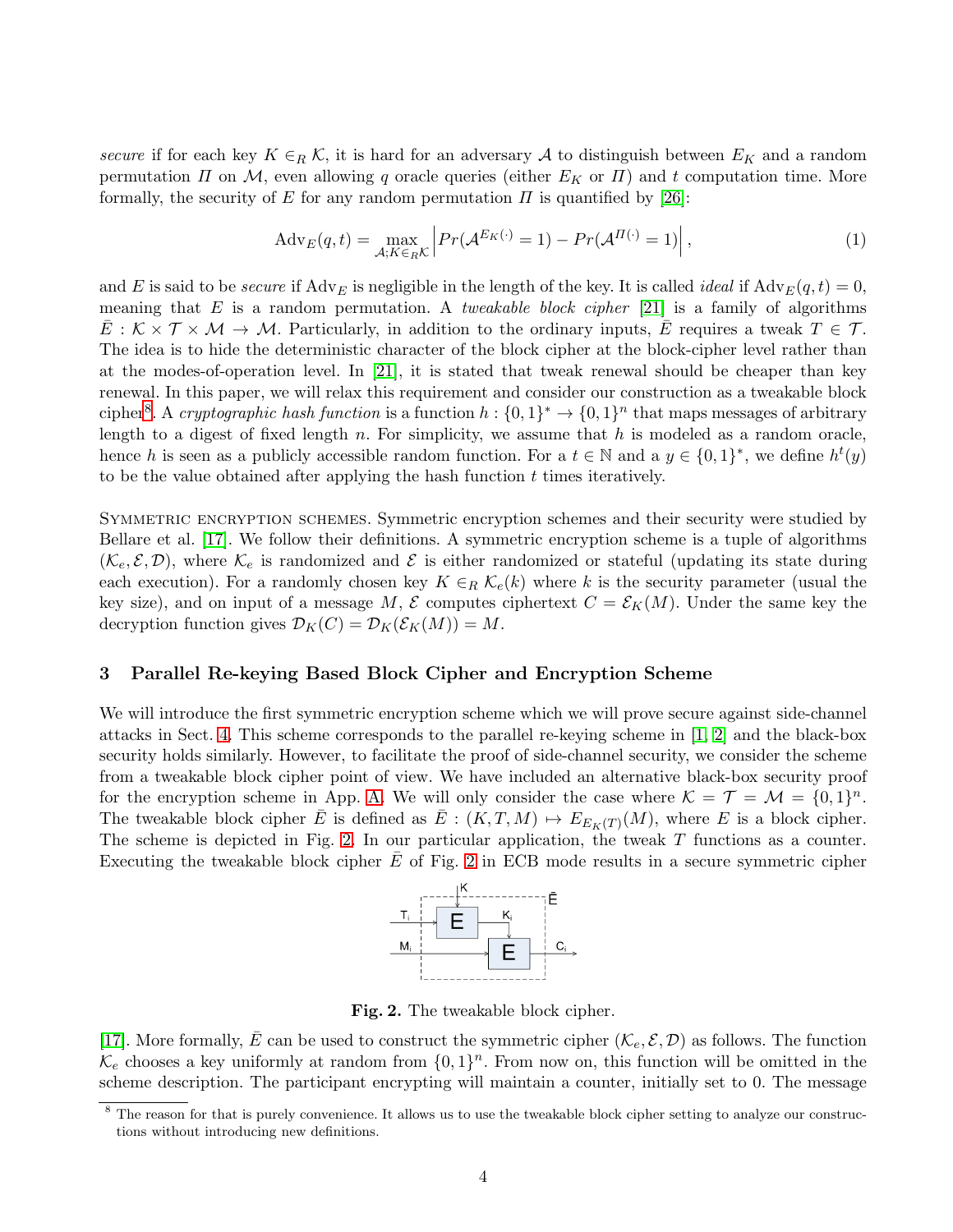and ciphertext are composed of m blocks of length n, and  $\mathcal E$  and  $\mathcal D$  work as follows (following Bellare et al.'s notation [\[17\]](#page-13-16)):

| function $\mathcal{E}_K(\text{ctr}, M)$                 | function $\mathcal{D}_K(\text{ctr}, C)$ |
|---------------------------------------------------------|-----------------------------------------|
| for $i=1,\ldots,m$                                      | for $i=1,\ldots,m$                      |
| $C_i = E_K(\text{ctr} + i, M_i)$                        | $M_i = \bar{D}_K(\text{ctr} + i, C_i)$  |
| return $(\text{ctr} + m; (\text{ctr}, C_1 \cdots C_m))$ | return $M_1 \cdots M_m$                 |

Recall that  $\bar{E}_K(\text{ctr } +i, M_i) = E_{E_K(\text{ctr } +i)}(M_i)$  by definition. An advantage of the scheme is that encryptions can be done in parallel. Obviously, the counter is not allowed to exceed  $2^n$ . This can be resolved by a master key renewal after  $2^n$  encryptions. As shown in App. [A,](#page-14-6) this encryption scheme is secure [\[1\]](#page-13-0). In Sect. [4,](#page-4-0) side-channel security of the scheme is proven.

## <span id="page-4-0"></span>4 Side-Channel Security of Parallel Re-keying Symmetric Cipher

In this section, side-channel security of the parallel re-keying scheme of Sect. [3](#page-3-0) [\[1,](#page-13-0) [2\]](#page-13-1) is proven. We consider a model in which during each execution of  $\mathcal{E}_K$  the system might leak information, either about the master key  $K$ , a session key  $K_i$ , or about the message being encrypted. This leakage is denoted by the function  $\Lambda$ , whose input is the current system state. Before we specify this function, we discuss the assumptions needed to specify our model of physical environment. We will later show that in this model the information leakage is only of negligible value to the adversary.

Assumptions. We state the assumptions needed to facilitate the side-channel security proof. These were also used in [\[10,](#page-13-9) [14,](#page-13-13) [15,](#page-13-14) [16\]](#page-13-15). We stress that all of these assumptions are reasonable, as argued in the following:

- 1. The amount of information leaked per execution of  $\overline{E}$  is bounded, say of size at most  $\lambda \ll n$  bits. This is an absolute prerequisite. Clearly, if the leakage is  $\lambda \approx n$ , the adversary can learn either the whole key or a significant part of the key and then use exhaustive search for the rest.
- 2. Only memory accessed leaks information. This guarantees that session keys not accessed during an encryption operation do not leak.
- 3. The messages are assumed to provide at least  $H_{\infty}(M_i) \geq p \gg \lambda$  bits of uncertainty and are independently distributed, unless the adversary is explicitly allowed to adaptively choose the  $M_i$ 's. Also this assumption is reasonable, indeed if an attacker already knows that the message is a bit (e.g. for voting), and  $\lambda = 1$ , he can simply take as leakage function the least significant bit. Also, if the messages  $M_i$  and  $M_{i+1}$  are related by *any* polynomial time computable function, for  $i = 1, \ldots, t = \lceil p/\lambda \rceil$ , the adversary can compute  $\lambda$  uncertain bits of  $M_{t+1}$  in the *i*-th round  $(i = 1, \ldots, t)$  [\[15\]](#page-13-14). This assumption becomes relevant when we consider the information leaked about the message.

In addition to these assumptions, we assume that the session keys have been pre-computed, and that this is done in a secure environment. Clearly, this is crucial to our scheme, since otherwise the adversary could take advantage of the leakage from the master key  $K$  and completely break the system. Moreover, it guarantees that our adversary cannot observe any leakage from  $K$  directly but rather, all the leakage he observes is from the  $K_i$ 's. We will make use of this observation to prove security. We observe that in implementing a system this way, we have an advantage over the alternatives [\[7,](#page-13-6) [27,](#page-14-7) [8,](#page-13-7) [9\]](#page-13-8), namely *simplicity* and *cost efficiency*. Notice that storing the session keys does not harm the security of the system by assumption 2. For convenience, we will only focus on an adversary eavesdropping *encryption* executions. This is justified by the fact that *decryption* is just the inverse of the encryption function, which moreover we assume to be executed in a secure environment. Also, as implied by Thm. [4,](#page-16-0) it suffices to consider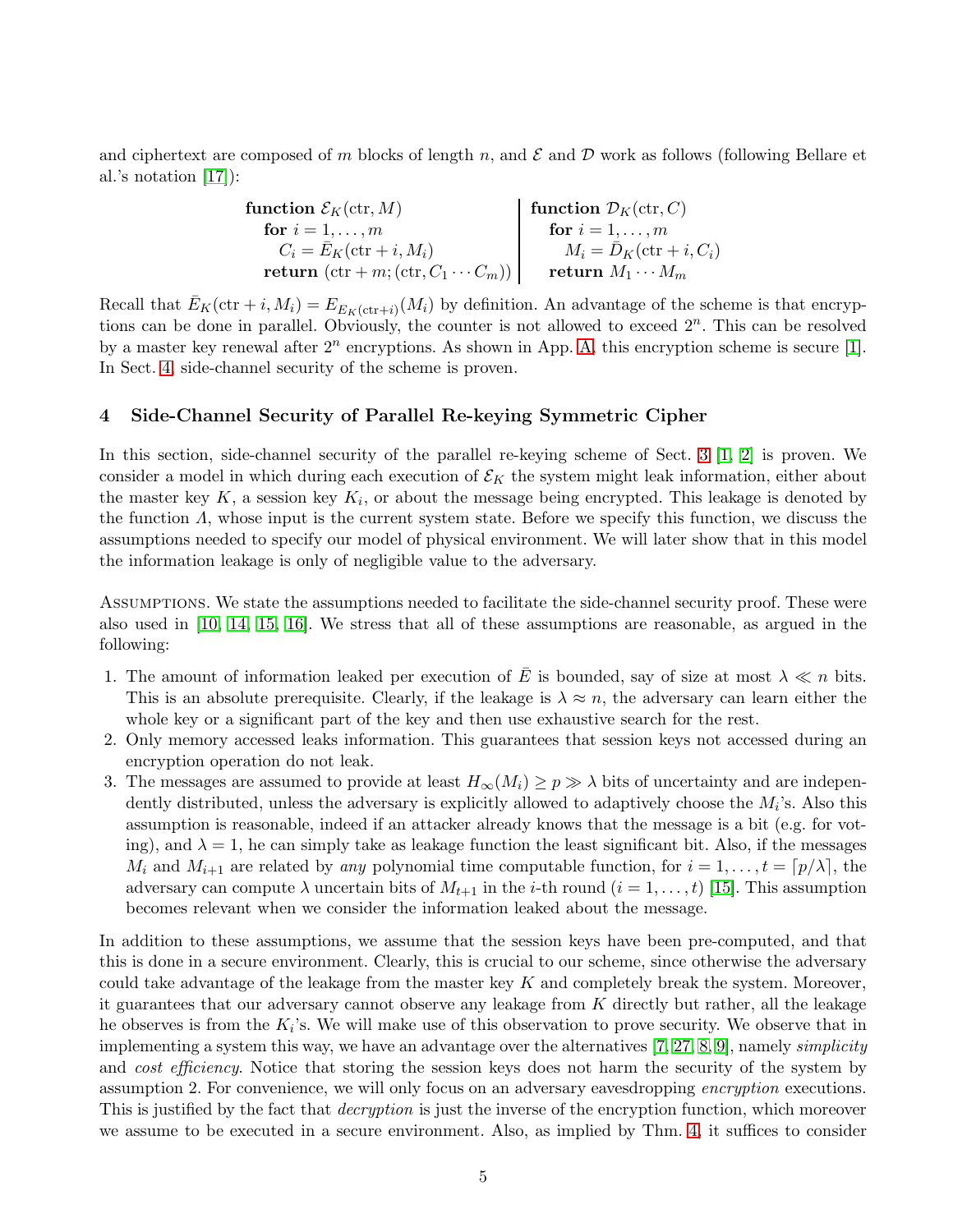messages of block size  $m = 1$ . This is no problem due to the independent character of the encryption function: anything an adversary can learn from  $q$  executions on  $m$  blocks, he could have learned from  $qm$  executions on 1 block. Now, given the leakage length  $\lambda$ , we consider a side-channel adversary  $\mathcal A$  that



<span id="page-5-0"></span>Fig. 3. One execution in the side-channel model. Adversary  $A$  may be allowed to choose  $M_i$ .

has t time, and actively eavesdrops the physical data of q executions. This 'eavesdropping' is formalized as follows. Recall that  $\mathbb{F}_{n,\lambda}$  is the set of polynomial time functions from  $\{0,1\}^n$  to  $\{0,1\}^{\lambda}$ . Before each encryption operation *i*,  $\mathcal{A}$  decides on a function  $\Lambda_i \in \mathbb{F}_{2n,\lambda}$ . The system reads its *i*-th key  $K_i$  from its memory, and on input  $M_i$  it computes and publishes  $C_i = E_{K_i}(M_i)$ . Moreover, the value  $\Lambda_i(K_i, M_i)$ is computed (representing the leakage) and sent to the adversary. In some scenarios,  $A$  is allowed to adaptively choose the plaintexts  $M_i$ , in which case the function  $\Lambda_i$  just works on  $\{0,1\}^n$  and the value  $\Lambda_i(K_i)$  is computed instead. The model is visualized in Fig. [3.](#page-5-0) From now on, the counter i in the output will be implicit. The scheme will be denoted by  $\tilde{E}: \{0,1\}^n \times \mathbb{F}_{2n,\lambda} \times \{0,1\}^n \to \{0,1\}^n \times \{0,1\}^{\lambda}$  defined as:

$$
\tilde{E} : (M_i, A_i; K_i) \mapsto (E_{K_i}(M_i), A_i(K_i, M_i)).
$$

It is clear that the above assumptions justify this representation for the encryption scheme. Indeed, the session keys  $K_i$  are pre-computed, so they are stored in memory, and we implemented the leakage in the broadest possible way: it can be any function, as long as its range is included by  $\{0,1\}^{\lambda}$  (similar to [\[15,](#page-13-14) [16\]](#page-13-15)). In the next sections, we will consider the possible attacks the adversary can carry out. Roughly speaking, we will first study in what sense the master key K and the session keys  $K_i$  are secure. This is done in Sect. [4.1,](#page-5-1) and follows the ideas of Standaert et al. [\[11,](#page-13-10) [14,](#page-13-13) [13\]](#page-13-12). In Sect. [4.2,](#page-7-1) we additionally consider in what sense the system leaks information about the  $M_i$ 's.

#### <span id="page-5-1"></span>4.1 Side-Channel Security Against Key Recovery

As usual, the main target of the adversary is to recover the master key  $K$ , which would imply a complete break of the system. It means that we need to be sure that the master key cannot be recovered using the leakages, but this is trivial as the keys are pre-computed outcomes of an encryption function. The security of this function also implies that without loss of generality we can assume that the  $K_i$ 's are uniformly randomly distributed. Secondly, we also need that the session keys  $K_i$  are secure, i.e., the leakages do not suffice to recover the session keys  $K_i$ . Indeed, if the adversary can manage to recover the session key  $K_i$ , he would be able to decrypt  $C_i$ . Afterward, we exemplify the results using a particular type of leakage function, namely the well-known Hamming distance. We will consider the strongest possible scenario, that is: the adversary can adaptively choose the messages and in each round he obtains a tuple  $(C_i, \Lambda_i(K_i))_{i=1}^q$  for adaptively chosen leakage functions  $(\Lambda_i)_{i=1}^q$ .

**Session Key Security.** The question is, what  $\Lambda_i(K_i)$  tells an adversary about  $K_i$ , for  $i = 1, \ldots, q$ . As the session keys are independently distributed, we only need to consider what the adversary learns in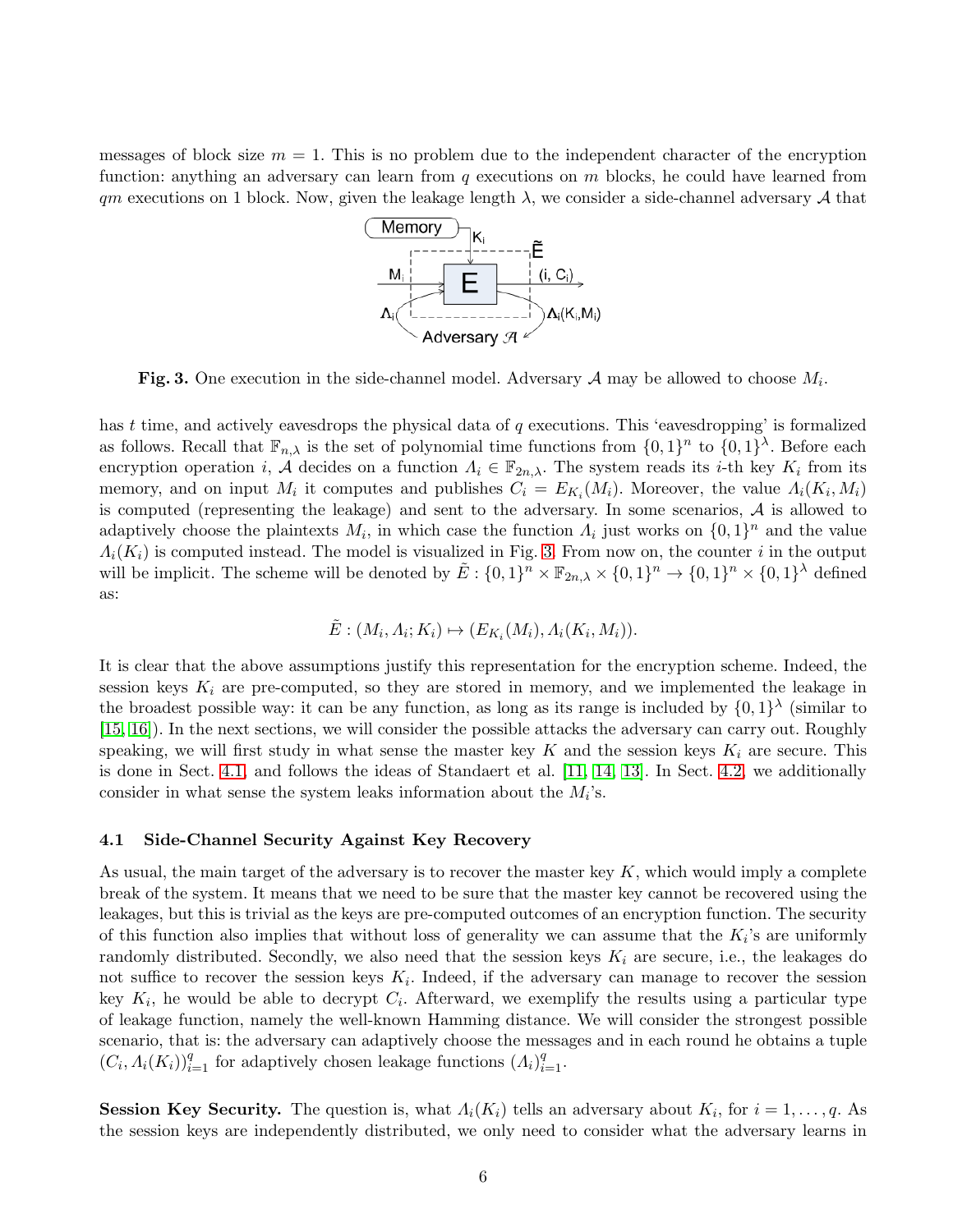*that* round *i*. In particular, this can be seen as a 'single query key recovery attack', where the adversary gets only one shot to recover the key. Notice that Standaert et al. [\[11,](#page-13-10) [13\]](#page-13-12) have considered this type of attack as well. Moreover, they argue for the use of two different metrics when analyzing a side-channel attack: (i) an information theoretic metric (in order to measure the maximum total leakage) and (ii) a security metric (to analyze the odds of an adversary). As information theoretic metric they advise to use the *mutual information* between the key and its leakage:  $I(K; \Lambda) = H(K) - H(K|\Lambda)$ , where H is an entropy function. Preferably,  $H$  should be the Shannon entropy, rather than the min-entropy, but in case of single query key recovery attacks these are equivalent [\[13,](#page-13-12) Sect. 7.3]. For the security metric, they introduce two variants. Following [\[11,](#page-13-10) [14\]](#page-13-13), we will consider a so-called 'Bayesian adversary', that selects the most likely key candidate given the leakage result. More formally, he outputs a guessed key<sup>[9](#page-6-0)</sup>  $K_i^* = \arg \max_k Pr(K_i = k \mid \Lambda_i(K_i))$ . Now, the 'single query success rate' of recovering  $K_i$  is defined to  $\rm{be^{10}:}$  $\rm{be^{10}:}$  $\rm{be^{10}:}$ 

<span id="page-6-3"></span><span id="page-6-2"></span>
$$
SR_{\tilde{E}}^{K_i} = \sum_{l; |d_l| \neq 0} Pr(\Lambda_i(K_i) = l) \frac{1}{|d_l|}, \text{ with } d_l = \{k \mid \Lambda_i(k) = l\}.
$$
 (2)

Indeed, if the leakage function equals  $l$ , the Bayesian adversary considers all key candidates that satisfy  $\Lambda_i(k) = l$ , hence collects the most likely key candidates, and will then take a value from this set. Intuitively, the success rate of recovering  $K_i$  is the expectation of the success taken over all possible leakage values l. Using this framework, we prove session key security. We only need to prove that the success rate is sufficiently small, as the mutual information between the key and its leakage is  $\leq \lambda$  by definition of  $\Lambda_i$ . W.l.o.g. we only prove this for  $i = 1$ .

Theorem 1 (Session key security (parallel re-keying)). *Let* A *be any Bayesian adversary that can query a single tuple*  $(M_1, A_1) \in \{0, 1\}^n \times \mathbb{F}_{n, \lambda}$  *to his oracle*  $\tilde{E}(\cdot, \cdot; K_1)$ *. Then, the success rate of recovering*  $K_1$ *,*  $SR_E^{K_1}$  *from eqn.* [\(2\)](#page-6-2)*, is negligible in n for fixed*  $\lambda$ *.* 

*Proof.* For the quantity expressed in  $(2)$ , we have

$$
SR_{\tilde{E}}^{K_1} = \sum_{\substack{l \in \{0,1\}^\lambda \\ |d_l| \neq 0}} Pr(A_1(K_1) = l) \frac{1}{|d_l|} = \sum_{\substack{l \in \{0,1\}^\lambda \\ |d_l| \neq 0}} Pr(K_1 \in d_l) \frac{1}{|d_l|} = \sum_{\substack{l \in \{0,1\}^\lambda \\ |d_l| \neq 0}} \frac{|d_l|}{2^n} \cdot \frac{1}{|d_l|},
$$

where the second equality is by definition of  $d_l$ , and the third since  $K_1 \in_R \{0,1\}^n$ . This value is clearly  $\leq \frac{1}{2^{n-\lambda}}$ , so is negligible in *n* (for our  $\lambda$ ). □

*Example 1.* As a way of example, we investigate what the above results mean in a concrete scenario. We consider the case where the leakage function is the Hamming weight, following [\[11\]](#page-13-10). Then, the outcome of the leakage function  $\Lambda_i(K_i)$  is  $\in \{0, \ldots, n\}$ . Clearly, we need  $\lambda \geq \lg(n+1)$  as is assumed henceforth. Let us re-investigate  $\text{SR}_{\tilde{E}}^{K_1}$  from the proof of Thm. [1.](#page-6-3) This time,  $\text{SR}_{\tilde{E}}^{K_1}$  equals:

$$
SR_{\tilde{E}}^{K_1} = \sum_{\substack{l \in \{0,1\}^\lambda \\ |d_l| \neq 0}} \frac{1}{2^n} = \frac{|\{l \in \{0,1\}^\lambda \mid |d_l| \neq 0\}|}{2^n}.
$$

But as  $|d_l| \neq 0$  only holds for  $l \in \{0, \ldots, n\}$ , it follows that  $\text{SR}_{\tilde{E}}^{K_1} = \frac{n+1}{2^n}$  (which is exactly the same result as in  $[11, Sect. 3.1]).$ 

<sup>&</sup>lt;sup>9</sup> Note that  $K_i^*$  need not be unique. In that case, he just randomly selects one.

<span id="page-6-1"></span><span id="page-6-0"></span><sup>&</sup>lt;sup>10</sup> Observe that according to [\[11,](#page-13-10) [14\]](#page-13-13), this quantity would be  $\sum_l \sum_k Pr(A_l(K_i) = l \mid K_i = k) Pr(K_i = k) \frac{1}{|d_l|}$ , which clearly equals [\(2\)](#page-6-2) by the law of total probability.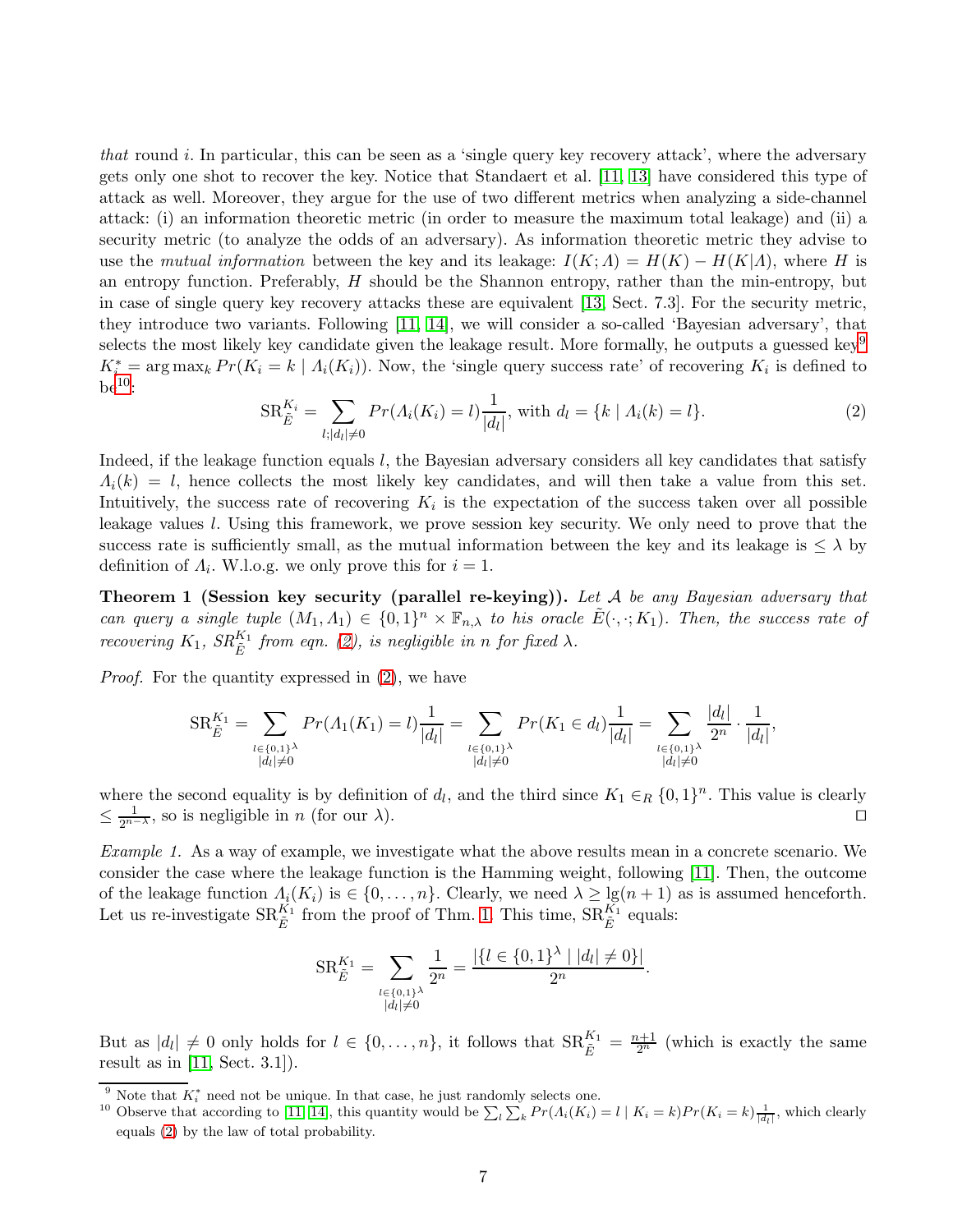#### <span id="page-7-1"></span>4.2 Side-Channel Security of the plaintext values

In Sect. [4.1](#page-5-1) we proved that the master key as well as the session keys are protected sufficiently against side-channel attacks. But an adversary can try to do more! In particular, the adversary can try to recover (a significant part of) a message  $M_i$  given that he has been provided with the leakage  $\Lambda_i(K_i, M_i)$  and the corresponding ciphertext  $C_i$ . Security against this attack will be proven using the same ideas as in the proof of Thm. [1.](#page-6-3) In the proof, we make use of the fact that the leakage values as well as the different encryptions are independent. This is due to the fact that the values  $(K_i, M_i, K_j, M_j)$  are assumed to be mutually independently distributed, and  $\Lambda_i$  as well as E only depend on these values. More formally, for any *i* the target is to recover  $M_i$  given  $C_i$  and  $\Lambda_i(K_i, M_i)$ . As the leakages are independent, it follows that we only have to consider it for one  $i$ , which shows the similarities with the 'single query key recovery attack', but now subject to the message. Also now, the mutual information between the message and its leakage is  $\leq \lambda$  by definition of  $\Lambda_i$ . Without loss of generality, as the attacker's target is to recover  $M_i$ , we assume that  $A_i(K_i, M_i) =: A_i(M_i)$  is a function in  $M_i$  only. As previously, the success rate is:

<span id="page-7-2"></span>
$$
SR_{\tilde{E}}^{M_i} = \sum_{l; |d_l| \neq 0} Pr(\Lambda_i(M_i) = l) \frac{1}{|d_l|}, \text{ with } d_l = \{m \mid \Lambda_i(m) = l\}.
$$
 (3)

Similarly to Thm. [1,](#page-6-3) security can be proven, using [\(3\)](#page-7-2). However, it is trivial that we cannot obtain the same bound, as the message may have entropy  $p \leq n$  (ass. 3). Security turns out to be negligible in p instead. In case p is polynomial in n, e.g.  $p = n/2$ , we have negligibility in n anyway.

Theorem 2 (Plaintext security). *Let* A *be any Bayesian adversary that can query a single function*  $\Lambda_1 \in \mathbb{F}_{n,\lambda}$  *to his oracle*  $E(M_1, \cdot; K_1)$ *, for any*  $M_1$  *such that*  $H_\infty(M_1) \geq p$ *. Then, the success rate of recovering*  $M_1$ *,*  $SR_{\tilde{E}}^{M_1}$  *from eqn.* [\(3\)](#page-7-2)*, is negligible in p for fixed*  $\lambda$ *.* 

*Proof.* By the law of total probability,  $Pr(A_1(M_1) = l)$  can be written as

$$
\sum_{m \in \{0,1\}^n} Pr(A_1(M_1) = l \mid M_1 = m) Pr(M_1 = m) \le \frac{1}{2^p} \sum_{m \in \{0,1\}^n} Pr(A_1(M_1) = l \mid M_1 = m) = \frac{|d_l|}{2^p},
$$

where the inequality holds as  $-\log_2 \max_m Pr(M_i = m) \geq p$  by the definition of  $H_{\infty}$ , and by the definition of  $d_l$ . The final result  $\text{SR}_{\tilde{E}}^{M_1} \leq \frac{1}{2^{p-1}}$  $\frac{1}{2p-\lambda}$  is now easily obtained. □

## <span id="page-7-0"></span>5 Serial Re-keying Optimizations

The scheme of Sect. [3](#page-3-0) is simple and efficient, but requires the session keys to be pre-computed and stored in memory. By using serial re-keying this problem can be solved as shown in [\[1,](#page-13-0) [2\]](#page-13-1). The idea is that now each session key  $K_i$  is computed from the previous session key as  $K_i = h(K_{i-1})$ , where  $K_0 := K$  is the master key. However, this approach fails in the model of [\[15\]](#page-13-14) as an adversary can perform a side-channel attack on the session keys to obtain a future key [\[15\]](#page-13-14): the adversary can take  $\Lambda_i(\cdot) = h^{t-i+1}(\cdot)_{[(i-1)\lambda,\dots,i\lambda-1]}$  for  $i = 1,\dots,t$ , where  $t = \lceil n/\lambda \rceil$ . This results in the adversary learning  $K_{t+1}$  after round t, and all future encryptions are broken (note that the scheme is still forward secure as h is one-way). By hashing a counter  $r$  (initially 0) along the master key and re-initializing the hash tree after  $\alpha$  number of iterations (for a fixed  $\alpha \in \mathbb{N}$ ), this attack can be prevented. This results in the following key scheduling.

$$
K_i = \begin{cases} h(K||r), \text{ if } i = r\alpha + 1 \text{ for some } r \in \mathbb{N}, \\ h(K_{i-1}), \text{ otherwise.} \end{cases}
$$
(4)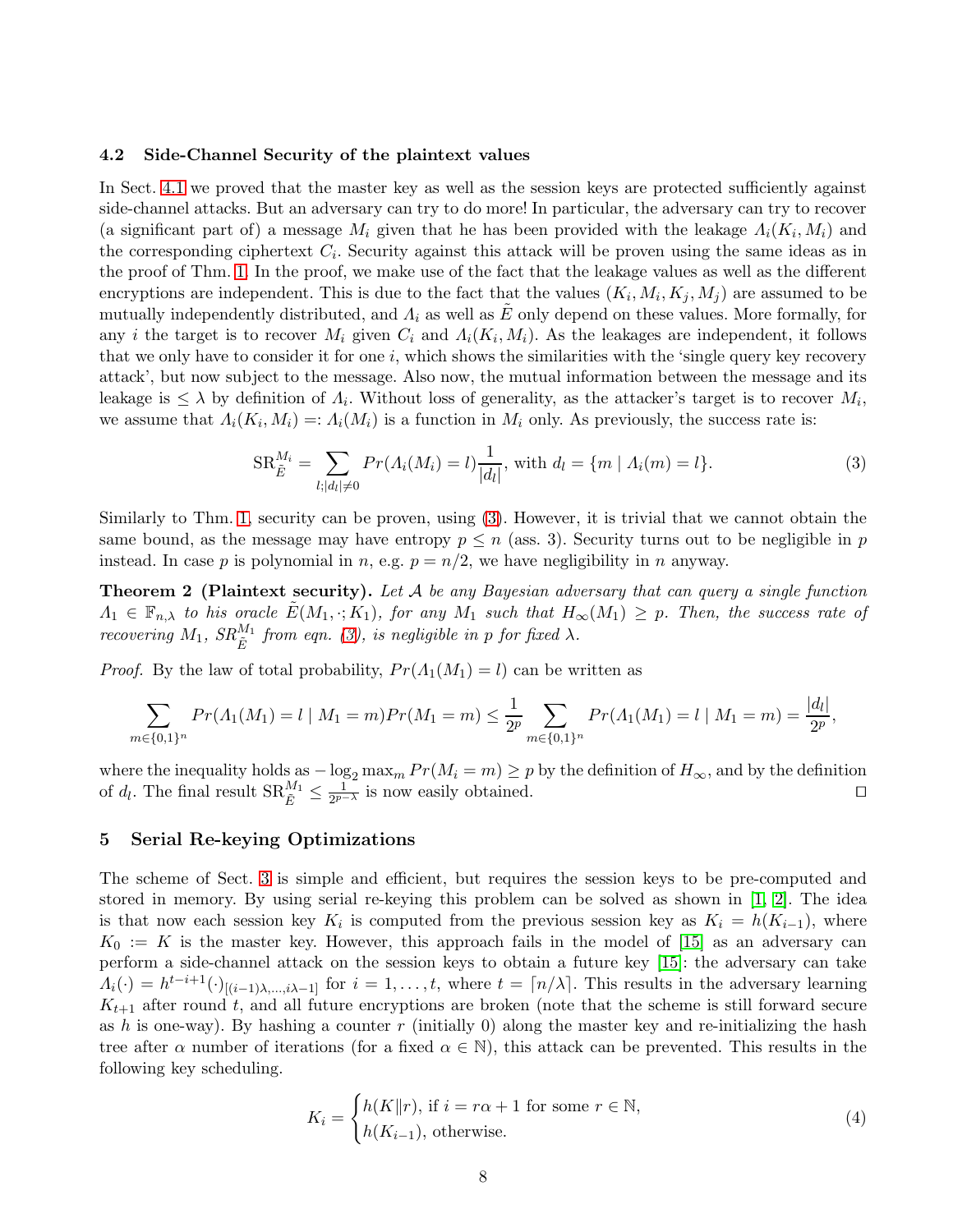The resulting tweakable block cipher  $G$  is depicted in Fig. [4.](#page-8-1) Its security proof follows a similar argument as Prop. [1,](#page-15-0) and relies on the security of the hash function. Also this tweakable block cipher results in a symmetric encryption scheme in the ECB mode. We end this section by noticing that the key derivation



<span id="page-8-1"></span>Fig. 4. The tweakable block cipher with serial re-keying. In our application,  $T_i$  functions as a counter.

function does not necessarily have to be a hash function. As shown in [\[1,](#page-13-0) [2\]](#page-13-1), there is a variety of possible functions which comply with the basic requirement of one-wayness. Our choice of hash function just makes the security analysis somewhat simpler.

### <span id="page-8-0"></span>6 Side-Channel Security of Serial Re-keying Cipher

The scheme of Sect. [5](#page-7-0) can be proven secure using the assumptions (model) introduced in Sect. [4.](#page-4-0) In particular, assumptions 1-3 still apply. For this scheme, we require that the session keys  $K_{r\alpha+1} = h(K||r)$ for  $r = 0, 1, \ldots$  are pre-computed in a secure environment, to prevent side-channel attacks on K. Again, the scheme leaks  $K_i$  and  $M_i$ , but it can be the case that the adversary can adaptively choose the  $M_i$ . In full generality, the side-channel model can be captured by  $\tilde{G}: \{0,1\}^n \times \mathbb{F}_{2n,\lambda} \times \{0,1\}^n \to \{0,1\}^n \times \{0,1\}^{\lambda}$ defined as:

$$
\tilde{G}:(M_i,\Lambda_i;K_i)\mapsto (E_{K_i}(M_i),\Lambda_i(K_i,M_i)).
$$

In fact,  $\tilde{G}$  also outputs  $K_{i+1}$ , but as this is output to the buffer only, it is omitted for simplicity. The model is depicted in Fig. [5.](#page-8-2) An important observation is that now the session keys are related; this gives the adversary more power. As a consequence also the proof of side-channel security differs. As the security proof is similar to the proof in Sect. [4,](#page-4-0) we only point out the differences. In particular, the proof of plaintext security is exactly the same as before, and we only need to consider security against key recovery.



<span id="page-8-2"></span>Fig. 5. One execution in the side-channel model with serial re-keying. Adversary A may be allowed to choose  $M_i$ .

#### 6.1 Side-Channel Security against Key Recovery

Similarly to the scheme of Sect. [3,](#page-3-0) the master key cannot be recovered as it is never used during actual computation (i.e., the session keys  $K_i$  have been pre-computed and stored in memory). In particular, the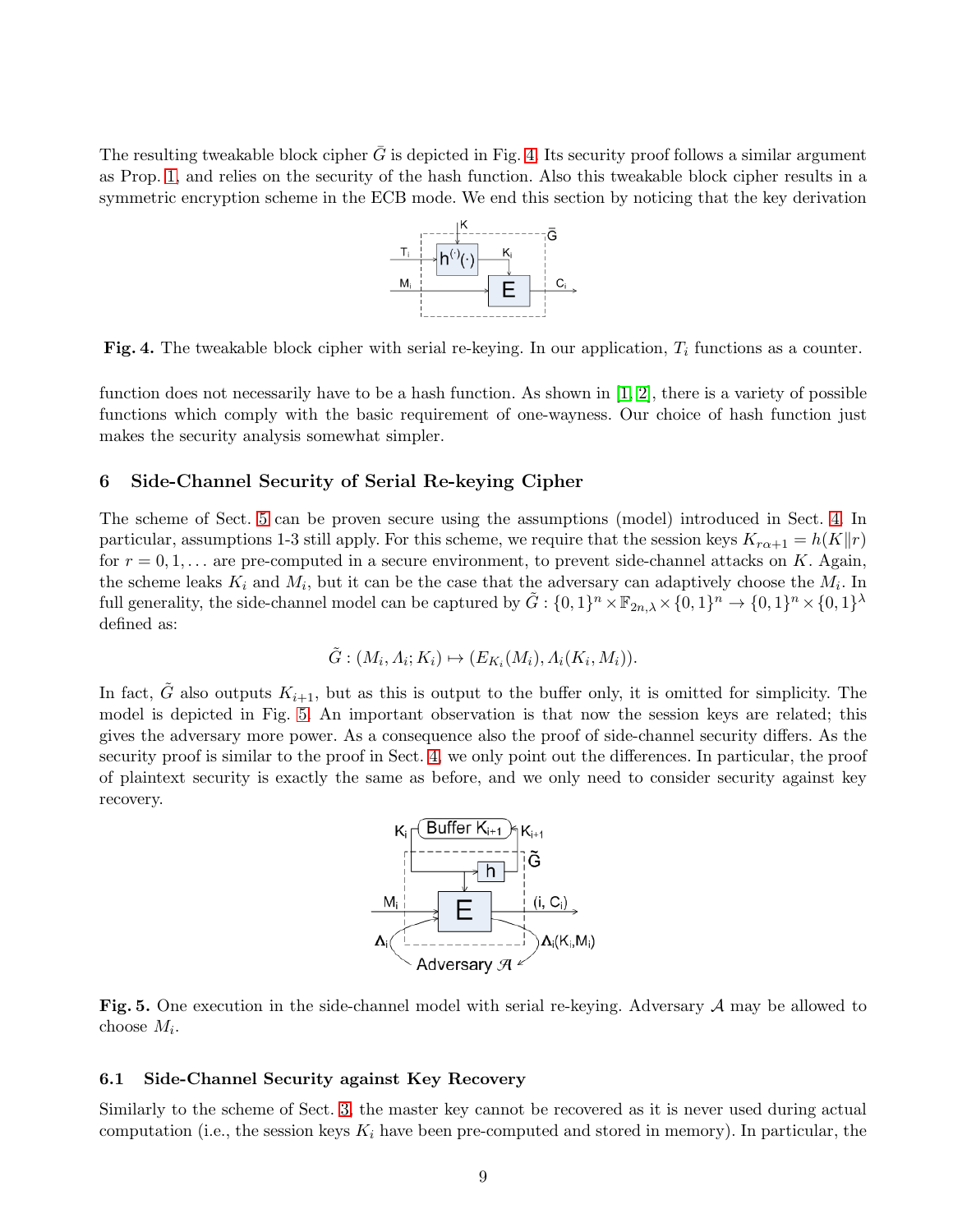master key K only leaks via the session keys  $K_i$ , which computationally hide K as h is a one-way function. For the security of the session keys, an important observation is that these are related via a polynomial computable function, which gives the adversary more power. However, the sets  $\{\{K_{r\alpha+1},\ldots,K_{(r+1)\alpha}\}\}$  $r = 0, 1, \ldots$  can be considered to be mutually independent, due to the assumed one-wayness of h. Therefore, we only need to consider one such set, which w.l.o.g. is  $\{K_1, \ldots, K_\alpha\}$  (for  $r = 0$ ). Without loss of generality, the adversary can query  $q = \alpha$  times<sup>[11](#page-9-0)</sup>. The proof follows a similar argument as the proof of Theorem [1,](#page-6-3) i.e. the maximum success rate of guessing a key  $K_i$   $(i = 1, ..., \alpha)$  is determined. This success rate is denoted by  $\text{SR}_{\tilde{G}}^{K_i}$ . If an adversary can guess  $K_i$  correctly for some  $i \leq \alpha$ , then he also obtains  $K_{\alpha}$  correctly as  $K_{\alpha} = h^{\alpha-i}(K_i)$ . Therefore,  $\text{SR}_{\tilde{G}}^{K_i} \leq \text{SR}_{\tilde{G}}^{K_{\alpha}}$  holds for all i, and it suffices to consider  $\text{SR}_{\tilde{G}}^{K_{\alpha}}$  only. The adversary queries the system  $\alpha$  times, each time on a (possibly different) leakage function  $\Lambda_i$  (for  $i = 1, \ldots, \alpha$ ), and he obtains the values  $(\Lambda_i(K_i))_{i=1}^{\alpha}$ . The adversary wants to guess  $K_{\alpha}$ . Now,  $\mathcal{A}$ 's output is the key  $K_{\alpha}^* = \arg \max_k Pr(K_{\alpha} = k \mid (A_i(K_i))_{i=1}^{\alpha})$ . We want to define  $d_1$ , the most likely values to be  $K_{\alpha}$ . Define

$$
e_1 = \{(K_i)_{i=1}^{\alpha} \mid (A_i(K_i))_{i=1}^{\alpha} = 1\}.
$$

Clearly, these are all possible key sequences  $(K_i)_{i=1}^{\alpha}$  that could end up with leakage sequence l, but our aim is to find the set of most likely key candidates for  $K_{\alpha}$ . As by the one-wayness of h, two different sequences ending with the same  $\alpha$ -th component would imply a collision, we observe that all  $K_{\alpha}$ 's in  $e_1$ are different. In other words, we obtain:

$$
d_{\mathbf{l}} = \{ K_{\alpha} \mid \text{there exists } (K_i)_{i=1}^{\alpha} \text{ such that } (K_i)_{i=1}^{\alpha} \in e_{\mathbf{l}} \},
$$

and again the probability of a correct guess given 1 equals  $1/|d_1|$ . So the success rate of recovering  $K_{\alpha}$ is, similar to [\(2\)](#page-6-2):

<span id="page-9-1"></span>
$$
SR_{\tilde{G}}^{K_{\alpha}} = \sum_{\mathbf{l}; |d_{\mathbf{l}}| \neq 0} Pr((\Lambda_i(K_i))_{i=1}^{\alpha} = \mathbf{l}) \frac{1}{|d_{\mathbf{l}}|}. \tag{5}
$$

Theorem 3 (Session key security (serial re-keying)). *Let* A *be any Bayesian adversary that can query*  $\alpha$  *tuples*  $(M_i, A_i) \in \{0, 1\}^n \times \mathbb{F}_{n, \lambda}$  *to his oracle*  $\tilde{G}(\cdot, \cdot; K_i)$ *. Then, the success rate of recovering*  $K_{\alpha}$ *,*  $SR_{\tilde{G}}^{K_{\alpha}}$  from eqn. [\(5\)](#page-9-1), is negligible in *n* for fixed  $\lambda$  and  $\alpha$ .

*Proof.* For the quantity expressed in  $(5)$ , we have

$$
SR_{\tilde{G}}^{K_{\alpha}} = \sum_{\substack{\mathbf{l} \in \{0,1\}^{\alpha\lambda} \\ |\mathbf{l}| \neq 0}} Pr((\Lambda_i(K_i))_{i=1}^{\alpha} = \mathbf{l}) \frac{1}{|d_1|}
$$
  
\n
$$
= \sum_{\substack{\mathbf{l} \in \{0,1\}^{\alpha\lambda} \\ |\mathbf{l}| \neq 0}} \sum_{\substack{k \in \{0,1\}^n \\ |\mathbf{l}| \neq 0}} Pr((\Lambda_i(K_i))_{i=1}^{\alpha} = \mathbf{l} | K_1 = k) Pr(K_1 = k) \frac{1}{|d_1|}
$$
 {law of total probability}  
\n
$$
= \sum_{\substack{\mathbf{l} \in \{0,1\}^{\alpha\lambda} \\ |\mathbf{l}| \neq 0}} \frac{1}{|d_1| 2^n} \sum_{k \in \{0,1\}^n} Pr((\Lambda_i(K_i))_{i=1}^{\alpha} = \mathbf{l} | K_1 = k)
$$
 {generalisation}  
\n
$$
= \sum_{\substack{\mathbf{l} \in \{0,1\}^{\alpha\lambda} \\ |\mathbf{l}| \neq 0}} \frac{1}{2^n}.
$$
 {definition of d<sub>1</sub>}

<span id="page-9-0"></span><sup>&</sup>lt;sup>11</sup> If  $q > \alpha$ , the adversary is working with independent sets, which is useless for an adversary focussing on a session key recovery attack. If  $q < \alpha$  he simply has a smaller chance to success.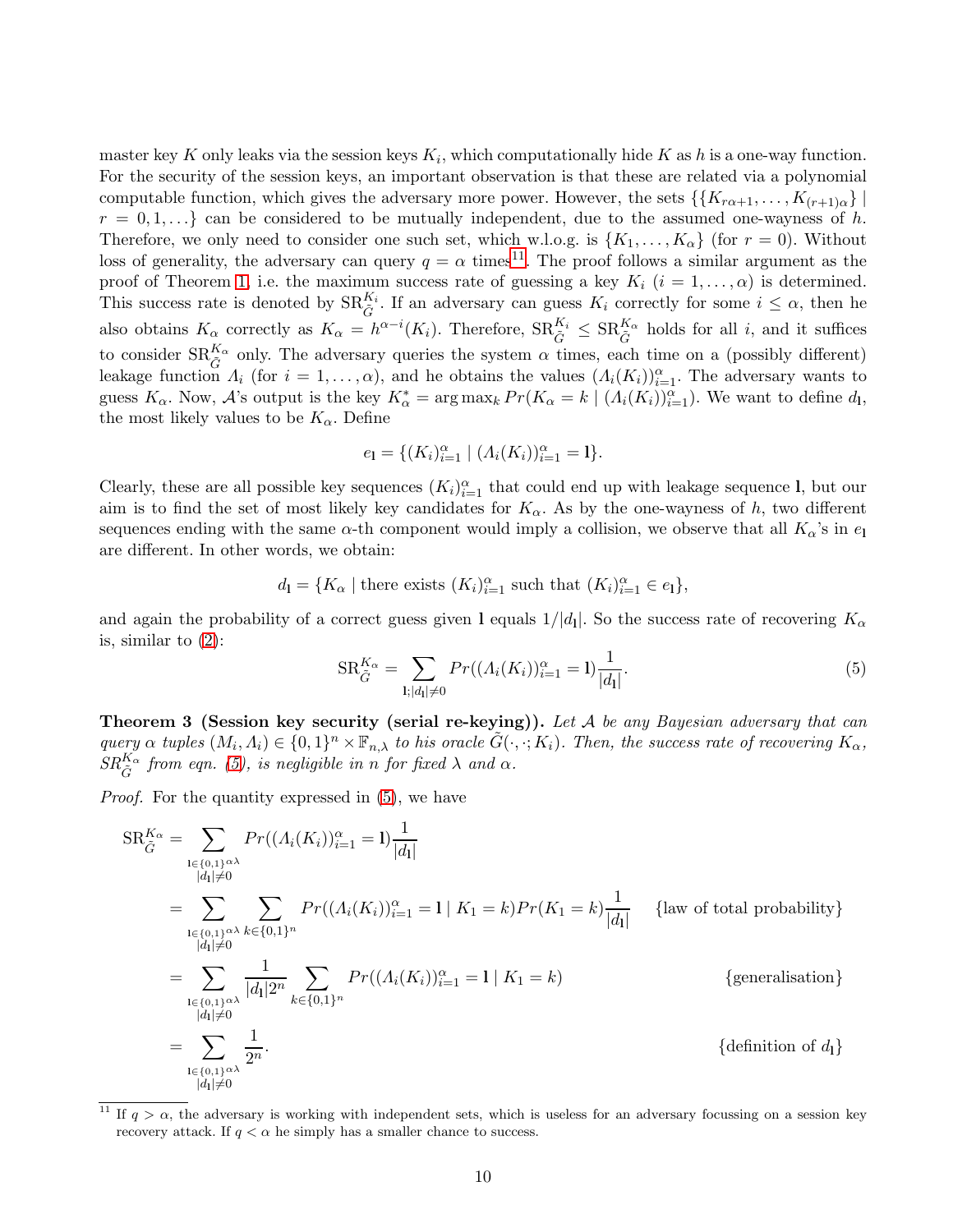This value is clearly  $\leq \frac{1}{2^{n-\alpha\lambda}}$ , so is negligible in *n* (for our  $\alpha$  and  $\lambda$ ). □

The proof illustrates the importance of smartly choosing  $\alpha$ , the depth of the hash before re-initiation. A similar result can be obtained in the parallel re-keying scheme of Sect. [3](#page-3-0) when the session keys are used a multiple number of times.

## <span id="page-10-0"></span>7 Comparison to Alternative Side-Channel Resistant Methodologies

In this section, we study in which situations the parallel re-keying scheme analysized in this paper is competitive in terms of area costs with respect to other alternative countermeasures. Clearly, the parallelrekeying technique area cost varies according to the number of session keys stored in memory. Thus, it only makes sense to talk about the area cost of this technique for a *specific* number of pre-computed session keys.

### 7.1 Is an Area-Cost Comparison the Correct Metric?

Before analyzing area costs, one may ask if this is really an appropriate metric to compare different approaches and implementations. Any comparison of approaches should compare the security level as well as the implementation costs (area, performance, etc.). Our starting point is that we assume that *all* approaches compared in this section offer the same security level. Clearly, this is not true<sup>[12](#page-10-1)</sup>. We ignore this fact having argued and proven the security of our schemes in our model in the previous sections of this paper. In other words, given that the countermeasures analyzed in this paper are secure in our model, the other countermeasures can provide *at most* the same level of security. We believe that this is a rather pesimistic comparison from the point of view of the approach proposed in this paper. However, we believe this to be a good choice and in agreement with the common practice in security to take a pesimistic approach (e.g. very powerful adversaries).

It should be clear now that if security is the same for all considered approaches, then our comparison should be based on typical metrics used for this type of (hardware) implementation: area, performance, power consumption, etc. Of these three metrics, the most interesting one is area. In particular, performance is independent of the (side-channel security) approach and essentially dictated by the architecture of the implementation and the technology. Clearly, there is no reason why our design would not be able to use the most efficient technology and/or architecture available. Furthermore, we propose to implement a *simple* AES with additional memory to store session keys. Thus, the performance achieved by our implementation is the same as that of a plain AES implementation and at least as fast as any other implementation using a different (side-channel security) methodology. We ignore power consumption as there are many other variables that could affect it (technology, particular architecture, number of session keys, amount of memory) but we expect that a plain AES implementation will in general have lower power consumption than the alternative implemented using modifed logic styles (see, e.g., [\[35\]](#page-14-8) for a discussion) Therefore, area is the metric that is left for comparison and it is what we focus on. We end by noticing that an actual implementation [\[30\]](#page-14-9) comparing a plain AES and AES using WDDL logic [\[29\]](#page-14-10) confirms our assumptions: performance is reduced by more than a factor of three and power consumption

<span id="page-10-1"></span> $\frac{12}{12}$  For example, Mangard et al. [\[18,](#page-13-17) [19\]](#page-13-18) have shown attacks on masked implementations and Macé et al. [\[12\]](#page-13-11) have analyzed from an information theory point of view different logic styles and shown that the amount of information leaked by different logic styles is not the same and it depends heavily on the amount of noise present in the observations made during an attack. Similarly, an attack has been found in [\[28\]](#page-14-11) against several types of dual rail logic approaches including WDDL [\[29\]](#page-14-10).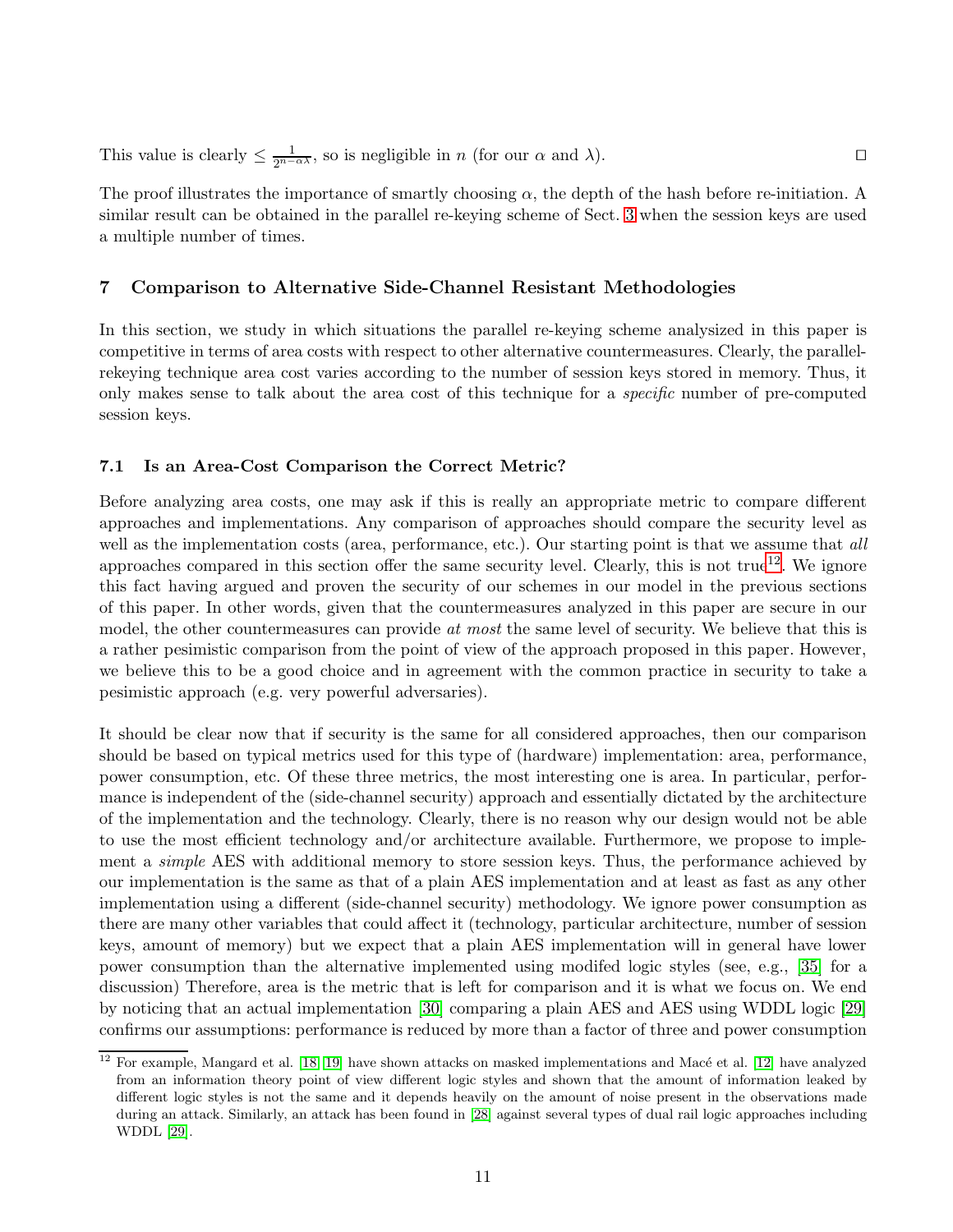is increased by almost four times.

We consider the following (alternative) side-channel attack countermeasures: algorithmic solutions as introduced by Blömer et al. [\[6\]](#page-13-5) and later optimized in [\[7\]](#page-13-6), as well as low level solutions based on dual rail logic [\[8,](#page-13-7) [9\]](#page-13-8).

## 7.2 The Area-Cost of a Masked AES Implementation

In this section, we estimate the cost of using an AES-based encryption only design which requires sidechannel resistance. We use the masked implementation of Canright and Batina  $[27]$  for our estimates<sup>[13](#page-11-0)</sup> together with Akkar and Giraud [\[33\]](#page-14-12), who describe the *overall* architecture of a masked AES implementation. Although, [\[33\]](#page-14-12) focuses on the software implementation of such scheme, the same ideas can be easily implemented in the hardware domain. We compute the estimate this way because we are not aware of any publication describing the costs of a fully masked AES. In order to implement a masked AES, it is sufficient to duplicate all AES transformations (SubBytes, MixColumns, and ShiftRows). It follows that the cost of implementing masked AES is the cost of the masked SubBytes transformation plus twice the size of the unmasked transformations. We consider a standard datapath with 4 S-boxes where only the S-box (and not the inverse S-box is implemented). Clearly the more performance is required the more S-boxes that are needed in parallel and, as a result, the larger the area requirement. Notice also that no overhead is calculated due to the increased complexity of the datapath. Thus, we can see these estimates as good lower bounds. We use the work of Satoh et al. [\[34\]](#page-14-13) to estimate the cost of a plain (unmasked) AES implementation. We have ignored the cost of the key schedule in all our computations. Table [1](#page-11-1) compares a masked implementation with an unmasked implementation. An alternative way to achieve

| Component             |                               | unmasked | masked |          |  |
|-----------------------|-------------------------------|----------|--------|----------|--|
|                       | implementation implementation |          |        |          |  |
|                       | GE                            | Source   | GE     | Source   |  |
| 4 S-boxes 1176        |                               | [34]     | 2436   | [27]     |  |
| Data Register         | 864                           | [34]     | 1728   | [34, 33] |  |
| ShiftRows             | 160                           | [34]     | 320    | [34, 33] |  |
| MixColumns            | 273                           | [34]     | 546    | [34, 33] |  |
| AddRoundKey           | 561                           | [34]     | 112    | [34, 33] |  |
| Total <sub>2529</sub> |                               |          | 5142   |          |  |

<span id="page-11-1"></span>Table 1. Actual costs of an unmasked AES according to [\[34\]](#page-14-13) and estimated costs of a masked AES implementation based on [\[27\]](#page-14-7) and [\[33\]](#page-14-12). We ignore the selector, the key scheduled and the overhead of supporting inverse cipher. GE: Gate Equivalents

DPA resistance is to develop dual-rail logic families. The area overhead of different dual-rail logic families has been considered in  $[8]$  and ranges from at least twice to as much as 12 times as large, depending on the specific logic family (see [\[8,](#page-13-7) [9,](#page-13-8) [35\]](#page-14-8) for comparisons). Table [2](#page-12-1) provides a summary of the area-cost of different AES implementations. Table [2](#page-12-1) reports two logic families. We have not included SecLib [\[36,](#page-14-14) [9\]](#page-13-8) because it has slightly worse area requirements than WDDL.

<span id="page-11-0"></span><sup>&</sup>lt;sup>13</sup> The implementation of [\[27\]](#page-14-7) is the smallest mask implementation of an S-box that we are aware of but it has been found to be flawed in [\[31\]](#page-14-15). Canright remarks in [\[32\]](#page-14-16) that the cost will be significantly higher than predicted. Thus, this is a good "lower bound" on the cost of a masked implementation.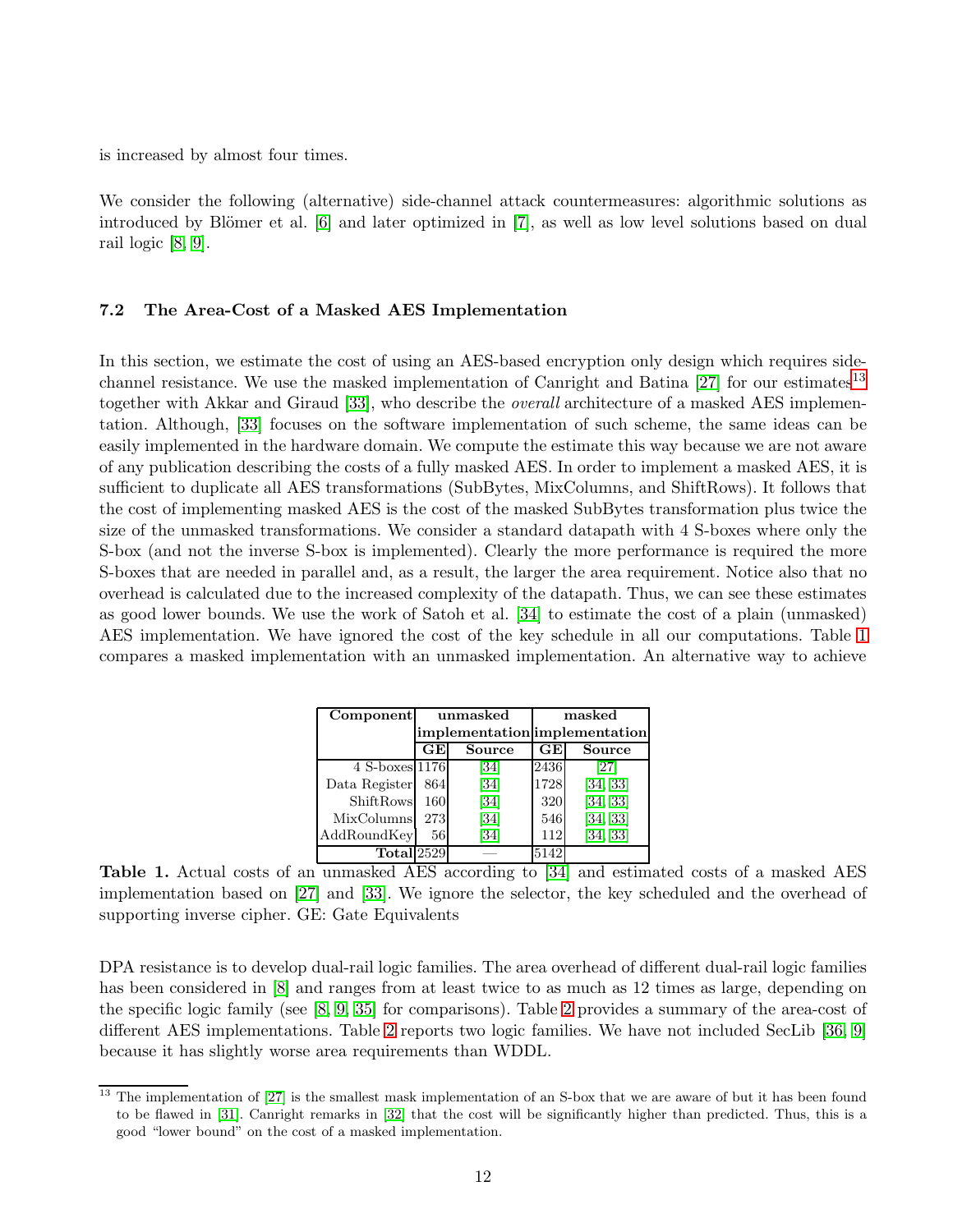|           |                   |              | <b>Approach Source</b> $\%$ overhead $\%$ overhead | Total Area % Total |       |
|-----------|-------------------|--------------|----------------------------------------------------|--------------------|-------|
|           |                   | logic (GE)   | Flip-Flops (GE) Cost (GE) overhead                 |                    |       |
| plain     | $\left[34\right]$ | $0\% (1665)$ | $0\% (864)$                                        | 2529               | $0\%$ |
|           | masked Table 1    |              |                                                    | 5142               | 103 % |
| dual-rail | [8]               | 108\% (3464) | 228\% (2851)                                       | 6315               | 150 % |
| WDDL      | [29]              | 100\% (3330) | 300\% (3456)                                       | 6786               | 168 % |

<span id="page-12-1"></span>Table 2. Estimated costs of a 4-Sbox AES implementation with different technologies. Key scheduled and the overhead of supporting inverse cipher are not considered. GE: Gate Equivalents.

## 7.3 Comparison

Notice that implementing the parallel re-keying scheme, we need to implement a simple unmasked AES implementation and add storage for the session keys  $K_i$ . In our hypothetical implementation, we just need to store the session keys (no need to erase them) together with a small counter, whose area cost we ignore (probably a 6-bit counter will do for our applications). We parametrize the cost of non-volatile memory via the number of bits needed to store  $s$  session keys of size 128-bits. This allows one to choose the cost function that best fits the user application and technology used.

Table [1](#page-11-1) compares a masked implementation with an unmasked implementation. It is easy to see that for an implementation with 4 S-boxes we have about 100% overhead with a masked implementation. This means we have the area equivalent to a whole AES module for use as session key storage. For example, assume that in our particular standard cell library, 1 non-volatile memory cell (this could be ROM, Flash, etc.) occupies an area equivalent to one NAND equivalent gate. Here we are being conservative as a simple ROM cell requires only one transistor, whereas a NAND gate requires four. Then, we would have storage for  $(5142 - 2529)/(128) = 20$  session keys. This clearly shows that the scheme analyzed in this paper is competitive with the masked methodologies and even more so with modified logic styles such as those proposed in  $[8, 29, 36]$  $[8, 29, 36]$  $[8, 29, 36]$ .

It should be clear from the previous discussion that the parallel re-keying technique can be implemented in a manner that is competitive with alternative side-channel countermeasures in terms of area. As we mentioned in the previous section, performance will certainly be better and power consumption (probably) as well. Finally, other advantages include simpler designs, possibility to use standard design flows. This comparison seems to indicate that in practice side-channel attacks could be solved by countermeasures designed at the protocol level rather than at the low level implementation level as extensively studied until now.

## <span id="page-12-0"></span>8 Conclusions

We considered the re-keying techniques described in [\[1,](#page-13-0) [2\]](#page-13-1), and proved them secure in the side-channel model following the models introduced in [\[14,](#page-13-13) [15\]](#page-13-14). A drawback of the scheme is that it only offers possibility for a limited number of encryptions, but as shown in Sect. [7,](#page-10-0) it compares favorably against alternatives like masking schemes or modified logic styles.

We end by pointing out that given that side-channel countermeasures have to be put in place to guarantee security of an implementation, it is fair to ask (as does Borst [\[2\]](#page-13-1)) what is the cheapest (in whatever metric) way to deploy such countermeasures: changing the hardware seems very costly, changes in software can be costly as they usually result in large code sizes, changing the encryption algorithm requires years to deploy (the algorithms have to be thoroughly studied by experts and the whole infrastructure needs to be updated to support the new algorithm). The re-keying techniques presented in  $[1, 2]$  $[1, 2]$  can be seen as countermeasures at the protocol level. As such, they do not require a change of algorithms or hardware or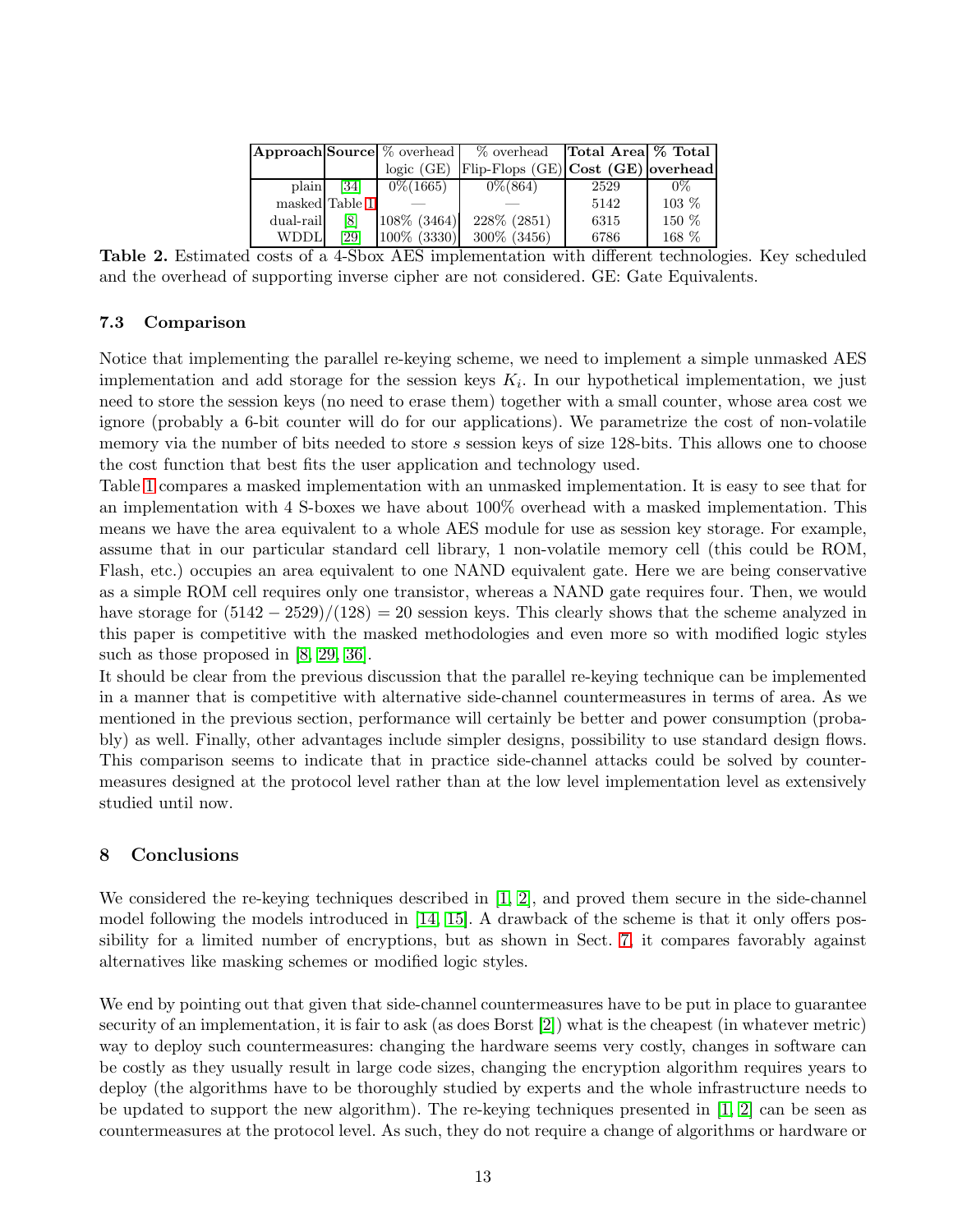infrastructure. They involve changes in how keys are managed using standard (well accepted) algorithms. Thus, they appear to be very appealing from a practical point of view [\[2\]](#page-13-1).

#### <span id="page-13-0"></span>References

- [1] Abdalla, M., Bellare, M.: Increasing the Lifetime of a Key: A Comparative Analysis of the Security of Re-keying Techniques. In Okamoto, T., ed.: Advances in Cryptology — ASIACRYPT '00. Volume 1976 of LNCS., Springer (December 3-7, 2000) 546–559
- <span id="page-13-1"></span>[2] Borst, J.: Block Ciphers: Design, Analysis, and Side-channel Analysis. PhD thesis, Departement Elektrotechniek — ESAT/COSIC, Katholieke Universiteit Leuven (September 2001) Available at <http://www.cosic.esat.kuleuven.be/publications/>.
- <span id="page-13-2"></span>[3] Kocher, P.: Timing Attacks on Implementations of Diffie-Hellman, RSA, DSS, and Other Systems. In Koblitz, N., ed.: Advances in Cryptology — CRYPTO '96. Volume 1109 of LNCS., Springer (August 18-22, 1996) 104–113
- <span id="page-13-3"></span>[4] Kocher, P., Jaffe, J., Jun, B.: Differential Power Analysis. In Wiener, M., ed.: Advances in Cryptology — CRYPTO '99. Volume 1666 of LNCS., Springer (August 15-19, 1999) 388–397
- <span id="page-13-4"></span>[5] Agrawal, D., Archambeault, B., Rao, J., Rohatgi, P.: The EM Side–Channel(s). In Kaliski Jr., B., C. Koç, Paar, C., eds.: Cryptographic Hardware and Embedded Systems — CHES '02. Volume 2523 of LNCS., Springer (August 13-15, 2003) 29–45
- <span id="page-13-5"></span>[6] Blömer, J., Guajardo, J., Krummel, V.: Provably Secure Masking of AES. In Handschuh, H., Anwar Hasan, M., eds.: Selected Areas in Cryptography — SAC '04. Volume 3357 of LNCS., Springer (August 9-10, 2004) 69–83
- <span id="page-13-6"></span>[7] Oswald, E., Mangard, S., Pramstaller, N., Rijmen, V.: A Side-Channel Analysis Resistant Description of the AES S-Box. In Gilbert, H., Handschuh, H., eds.: Fast Software Encryption — FSE '05. Volume 3557 of LNCS., Springer (February 21-23, 2005) 413–423
- <span id="page-13-7"></span>[8] Sokolov, D., Murphy, J., Bystrov, A., Yakovlev, A.: Design and Analysis of Dual-Rail Circuits for Security Applications. IEEE Trans. Computers 54(4) (2005) 449–460
- <span id="page-13-8"></span>[9] Guilley, S., Sauvage, L., Hoogvorst, P., Pacalet, R., Bertoni, G., Chaudhuri, S.: Security Evaluation of WDDL and SecLib Countermeasures against Power Attacks. IEEE Transactions on Computers 57(11) (2008)
- <span id="page-13-9"></span>[10] Micali, S., Reyzin, L.: Physically Observable Cryptography. In Naor, M., ed.: Theory of Cryptography. Volume 2951 of LNCS., Springer (February 19-21, 2004) 278–296
- <span id="page-13-10"></span>[11] Standaert, F., Peeters, E., Archambeau, C., Quisquater, J.: Towards Security Limits in Side-Channel Attacks (With an Application to Block Ciphers). In Goubin, L., Matsui, M., eds.: Cryptographic Hardware and Embedded Systems — CHES '06. Volume 4249 of LNCS., Springer (October 10-13, 2006) 30–45 Extended version available at <http://eprint.iacr.org/2007/222>.
- <span id="page-13-11"></span>[12] Macé, F., Standaert, F., Quisquater, J.: Information Theoretic Evaluation of Side-Channel Resistant Logic Styles. In Paillier, P., Verbauwhede, I., eds.: Cryptographic Hardware and Embedded Systems — CHES '07. Volume 4727 of LNCS., Springer (September 10-13, 2007) 427–442
- <span id="page-13-12"></span>[13] Standaert, F., Malkin, T., Yung, M.: A Unified Framework for the Analysis of Side-Channel Key Recovery Attacks. In Joux, A., ed.: Advances in Cryptology — EUROCRYPT '09. Volume 5479 of LNCS., Springer (April 26-30, 2009) 443–461 Extended version available at <http://eprint.iacr.org/2006/139>.
- <span id="page-13-13"></span>[14] Petit, C., Standaert, F., Pereira, O., Malkin, T., Yung, M.: A Block Cipher Based PRNG Secure Against Side-Channel Key Recovery. In Abe, M., Gligor, V., eds.: ACM Symposium on Information, Computer and Communications Security — ASIACCS '08, ACM (March 18-20, 2008) 56–65
- <span id="page-13-14"></span>[15] Dziembowski, S., Pietrzak, K.: Leakage-Resilient Cryptography. In: FOCS '08. Proceedings of the 49nd IEEE symposium on FOCS, IEEE Computer Society (October 25-28, 2008) 293–302
- <span id="page-13-15"></span>[16] Pietrzak, K.: A Leakage-Resilient Mode of Operation. In Joux, A., ed.: Advances in Cryptology — EUROCRYPT '09. Volume 5479 of LNCS., Springer (April 26-30, 2009)
- <span id="page-13-16"></span>[17] Bellare, M., Desai, A., Jokipii, E., Rogaway, P.: A Concrete Security Treatment of Symmetric Encryption. In: FOCS '97. Proceedings of the 38nd IEEE symposium on FOCS, IEEE Computer Society (October 20-22, 1997) 394–403 Extended version available at <http://www-cse.ucsd.edu/users/mihir/papers/sym-enc.pdf>.
- <span id="page-13-17"></span>[18] Mangard, S., Pramstaller, N., Oswald, E.: Successfully Attacking Masked AES Hardware Implementations. In Rao, J., Sunar, B., eds.: Cryptographic Hardware and Embedded Systems — CHES '05. Volume 3659 of LNCS., Springer (August 29 - September 1, 2005) 157–171
- <span id="page-13-18"></span>[19] Mangard, S., Schramm, K.: Pinpointing the Side-Channel Leakage of Masked AES Hardware Implementations. In Goubin, L., Matsui, M., eds.: Cryptographic Hardware and Embedded Systems — CHES '06. Volume 4249 of LNCS., Springer (October 10-13, 2006) 76–90
- <span id="page-13-19"></span>[20] Girault, M., Poupard, G., Stern, J.: On the Fly Authentication and Signature Schemes Based on Groups of Unknown Order. J. Cryptology 19(4) (2006) 463–487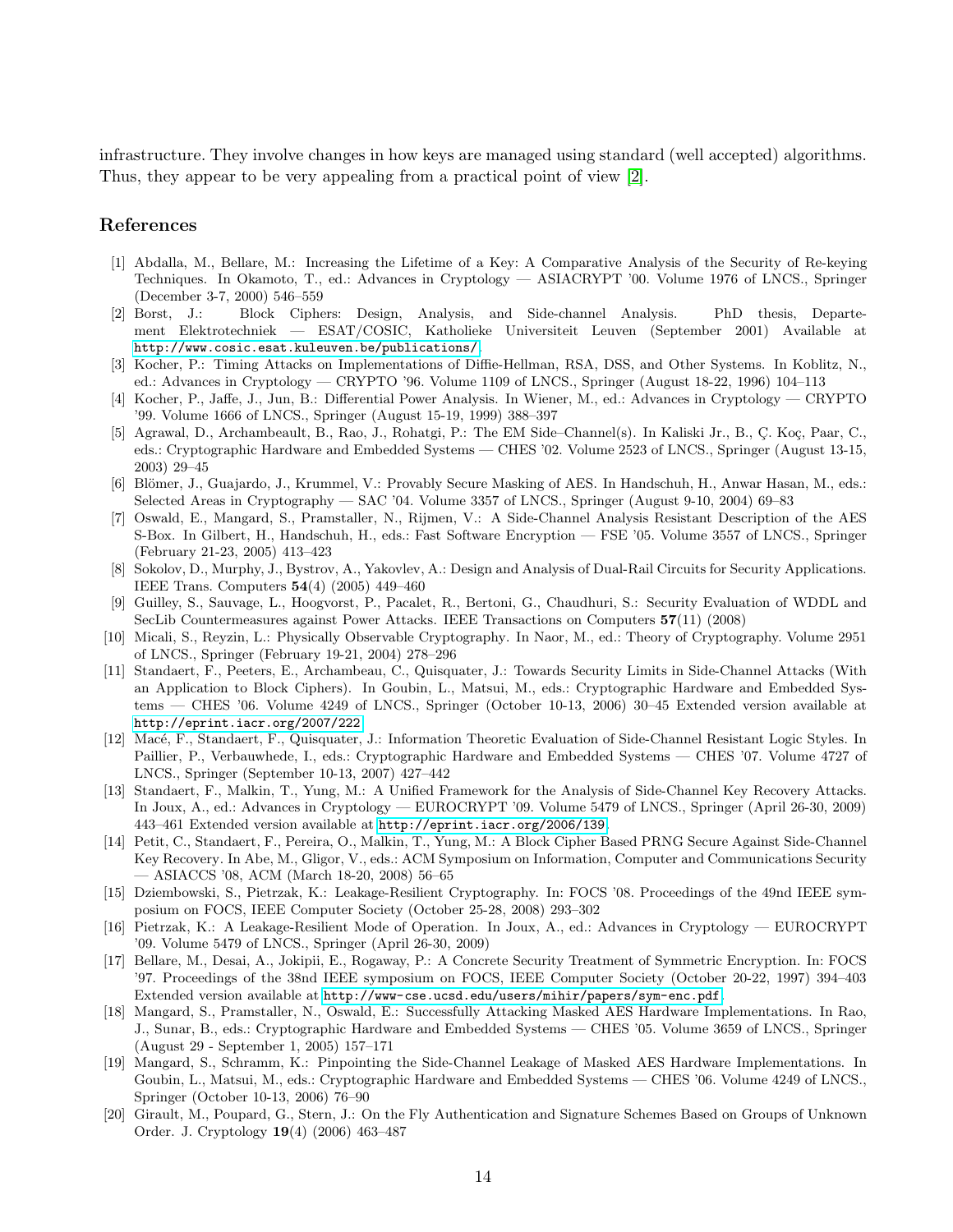- <span id="page-14-0"></span>[21] Liskov, M., Rivest, R., Wagner, D.: Tweakable Block Ciphers. In Yung, M., ed.: Advances in Cryptology — CRYPTO '02. Volume 2442 of LNCS., Springer (August 18-22, 2002) 31–46
- <span id="page-14-4"></span><span id="page-14-1"></span>[22] Schroeppel, R.: The Hasty Pudding Cipher. AES candidate submitted to NIST (1997) <http://www.cs.arizona.edu/~rcs/hpc>.
- <span id="page-14-2"></span>[23] Rogaway, P.: Efficient Instantiations of Tweakable Blockciphers and Refinements to Modes OCB and PMAC. In Lee, P., ed.: Advances in Cryptology — ASIACRYPT '04. Volume 3329 of LNCS., Springer (December 5-9, 2004) 16–31
- [24] Wang, P., Feng, D., Wu, W.: On the Security of Tweakable Modes of Operation: TBC and TAE. In Zhou, J., Lopez, J., Deng, R., Bao, F., eds.: Information Security — ISC '05. Volume 3650 of LNCS., Springer (September 20-23, 2005) 274–287
- <span id="page-14-3"></span>[25] Chakraborty, D., Sarkar, P.: A General Construction of Tweakable Block Ciphers and Different Modes of Operations. In Lipmaa, H., Yung, M., Lin, D., eds.: Information Security and Cryptology — INSCRYPT '06. Volume 4318 of LNCS., Springer (November 29 - December 1, 2006) 88–102
- <span id="page-14-5"></span>[26] Bellare, M., Kilian, J., Rogaway, P.: The Security of the Cipher Block Chaining Message Authentication Code. J. Comput. Syst. Sci. 61(3) (2000) 362–399 Extended abstract in Advances in Cryptology — Crypto 94, volumen 839 of LNCS, Y. Desmedt (Ed.), Springer-Verlag, 1994. Full paper available at <http://www.cs.ucsd.edu/~mihir/papers/cbc.html>.
- <span id="page-14-7"></span>[27] Canright, D., Batina, L.: A Very Compact "Perfectly Masked" S-Box for AES. In Bellovin, S., Gennaro, R., Keromytis, A., Yung, M., eds.: Applied Cryptography and Network Security — ACNS '08. Volume 5037 of LNCS., Springer (June 3-6, 2008) 446–459 Corrected extended version available in [\[31\]](#page-14-15).
- <span id="page-14-11"></span>[28] Suzuki, D., Saeki, M.: Security Evaluation of DPA Countermeasures Using Dual-Rail Pre-charge Logic Style. In Goubin, L., Matsui, M., eds.: Cryptographic Hardware and Embedded Systems - CHES 2006. Volume 4249 of LNCS., Springer (2006) 255–269
- <span id="page-14-10"></span>[29] Tiri, K., Verbauwhede, I.: A Logic Level Design Methodology for a Secure DPA Resistant ASIC or FPGA Implementation. In: Design, Automation and Test in Europe Conference and Exposition — DATE 2004, IEEE Computer Society (16-20 February 2004) 246–251
- <span id="page-14-9"></span>[30] Tiri, K., Verbauwhede, I.: A digital design flow for secure integrated circuits. IEEE Trans. on CAD of Integrated Circuits and Systems 25(7) (2006) 1197–1208
- <span id="page-14-15"></span>[31] Canright, D., Batina, L.: A Very Compact "Perfectly Masked" S-Box for AES (corrected). Cryptology ePrint Archive, Report 2009/011 (2009) <http://eprint.iacr.org/2009/011>.
- <span id="page-14-16"></span>[32] Canright, D.: Avoid Mask Re-use in Masked Galois Multipliers. Cryptology ePrint Archive, Report 2009/012 (2009) <http://eprint.iacr.org/2009/012>.
- <span id="page-14-12"></span>[33] Akkar, M., Giraud, C.: An Implementation of DES and AES, Secure against Some Attacks. In Koç, Ç., Naccache, D., Paar, C., eds.: Cryptographic Hardware and Embedded Systems — CHES '01. Volume 2162 of LNCS., Springer (May 14-16, 2001) 309–318
- <span id="page-14-13"></span>[34] Satoh, A., Morioka, S., Takano, K., Munetoh, S.: A Compact Rijndael Hardware Architecture with S-Box Optimization. In Boyd, C., ed.: Advances in Cryptology - ASIACRYPT '01. Volume 2248 of LNCS., Springer (December 9-13, 2001) 239–254
- <span id="page-14-8"></span>[35] Tillich, S., Großschädl, J.: Power Analysis Resistant AES Implementation with Instruction Set Extensions. In Paillier, P., Verbauwhede, I., eds.: Cryptographic Hardware and Embedded Systems — CHES '07. Volume 4727 of LNCS., Springer (September 10-13, 2007) 303–319
- <span id="page-14-14"></span>[36] Guilley, S., Flament, F., Hoogvorst, P., Pacalet, R., Mathieu, Y.: Secured CAD Back-End Flow for Power-Analysis-Resistant Cryptoprocessors. IEEE Design & Test of Computers 24(6) (2007) 546–555

## <span id="page-14-6"></span>A Black-box security proof for  $(\mathcal{E}, \mathcal{D})$

Before proving the security of the symmetric encryption scheme of Sect. [3,](#page-3-0) we introduce the security definitions of tweakable block ciphers and symmetric encryption schemes. Then, we will prove that  $E$  is a secure tweakable block cipher in Prop. [1.](#page-15-0) This proof is based on a standard hybrid argument and is similar to the proof of  $[21, Thm. 1]$ . Theorem [4](#page-16-0) then shows that this implies that the encryption scheme of Sect. [3](#page-3-0) is secure.

The security of a tweakable block cipher is defined similarly as for block ciphers [\[21\]](#page-14-0). Let  $\bar{E}$  be a tweakable block cipher. We define  $\bar{\Pi}(\cdot,\cdot)$  to be a family of permutations, such that for each  $T \in \mathcal{T}$ ,  $\bar{\Pi}(T,\cdot)$  is a random permutation on  $M$ . Now, the security of E is quantified by:

$$
Adv_{\bar{E}}(q,t) = \max_{\mathcal{A}, K \in_R \mathcal{K}} \left| Pr(\mathcal{A}^{\bar{E}_K(\cdot,\cdot)} = 1) - Pr(\mathcal{A}^{\bar{\Pi}(\cdot,\cdot)} = 1) \right|,
$$
\n(6)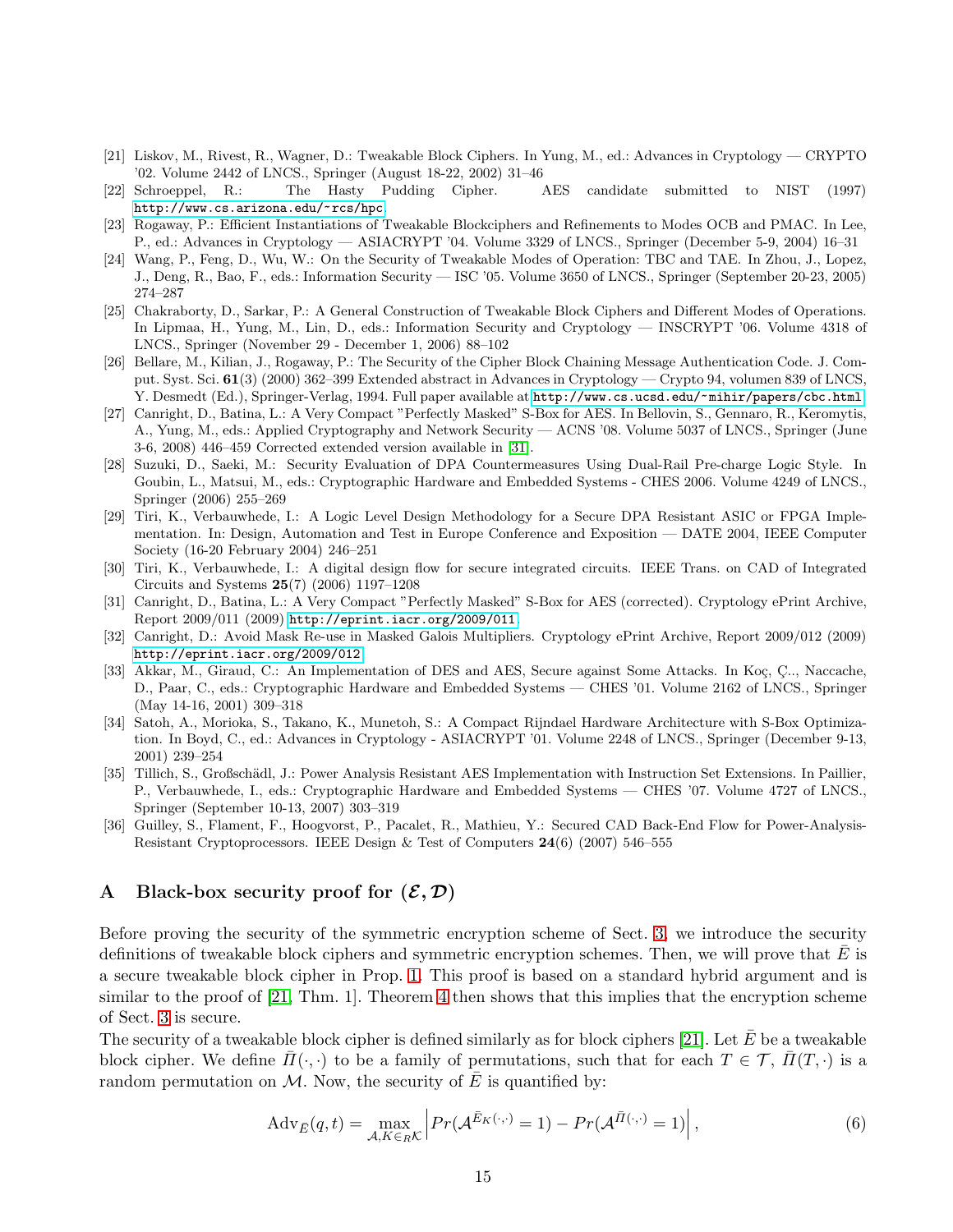and E is said to be secure if  $\text{Adv}_{\bar{E}}$  is negligible in the length of the key.

The security of symmetric encryption schemes has been studied by Bellare et al. [\[17\]](#page-13-16). We will adopt the 'left-or-right indistinguishability under chosen plaintext attacks' (lor-CPA). Formally, we have an encryption oracle that for a fixed value  $b \in \{0, 1\}$ , on input  $(M_0, M_1)$  encrypts  $M_b$ . The security statement says that it is hard for an adversary to find out the value b. We define the function lor :  $\mathcal{M}^2 \times \{0, 1\} \to \mathcal{M}$ , that on input  $(M_0, M_1, b)$  with  $|M_0| = |M_1|$  outputs  $M_b$ . The security of the symmetric encryption scheme is defined by

$$
Adv_{\mathcal{SE}}^{cpa}(k, t, q_e, \mu_e) = \max_{\mathcal{A}} \left| Pr(\mathcal{A}^{\mathcal{E}_K(\text{lor}(\cdot, \cdot, 1))} = 1, K \in_R \mathcal{K}_e(k)) - Pr(\mathcal{A}^{\mathcal{E}_K(\text{lor}(\cdot, \cdot, 0))} = 1, K \in_R \mathcal{K}_e(k)) \right|,
$$

where the adversary has maximum computation time  $t$ , making at most  $q_e$  oracle queries, totally at most  $2\mu_e$  bits. The scheme is called secure if the above quantity is negligible in k.

We are now ready to prove the security of the scheme of Sect. [3.](#page-3-0)

**Proposition 1.** Let E be a secure block cipher with security function  $\text{Adv}_{E}$ . Then  $\overline{E}$  :  $(K, T, M) \mapsto$  $E_{E_K(T)}(M)$  is a secure tweakable block cipher, with security function

<span id="page-15-3"></span><span id="page-15-0"></span>
$$
Adv_{\bar{E}}(q,t) \le Adv_E(q,t) + \max \sum_{i} Adv_E(k_i,t).
$$
\n(7)

with the maximum taken over all possible choices  $(k_i)_{i=1}^{n_q}$  with  $\sum_{i=1}^{n_q} k_i = q$ , for some  $1 \leq n_q \leq q$ .

*Proof.* Let  $\text{Adv}_E(q, t)$  be the security function of E and let A be an adversary for  $\overline{E}$ . Let  $K \in_R \mathcal{K}$  and  $\bar{\Pi}$  a random permutation family, so for each  $T \in \{0,1\}^n$ ,  $\bar{I}(T, \cdot)$  is a random permutation on  $\{0,1\}^n$ . Our target is to limit

<span id="page-15-1"></span>
$$
\left| Pr(\mathcal{A}^{E_{E_K(\cdot)}}^{(\cdot)} = 1) - Pr(\mathcal{A}^{\bar{\Pi}(\cdot,\cdot)} = 1) \right|,
$$
\n(8)

which will be done using a hybrid argument.

*(i)*. Let  $\Pi$  be a random permutation on M. Then, if  $\mathcal A$  can distinguish between  $E_{E_K(\cdot)}(\cdot)$  and  $E_{\Pi(\cdot)}(\cdot)$ , he can distinguish between  $E_K$  and  $\Pi$ . So

<span id="page-15-2"></span>
$$
\Xi_0 := \left| Pr(\mathcal{A}^{E_{E_K(\cdot)}(\cdot)} = 1) - Pr(\mathcal{A}^{E_{\Pi(\cdot)}(\cdot)} = 1) \right| \leq \mathrm{Adv}_E(q, t). \tag{9}
$$

*(ii)*. We define a new oracle  $Z(\cdot, \cdot)$ . It maintains a database db on tuples  $(T, M, C)$ , whose initial state is  $\{\}.$  For a query  $(T_i, M_i)$ , it operates as follows: if  $(T_i, *, *) \notin db$ , then just take  $C_i \in_R \{0, 1\}^n$ . Otherwise, take  $C_i \in_R \{0,1\}^n$  such that  $(T_i,*,C_i) \notin db$ . Output  $C_i$  and add  $(T_i,M_i,C_i)$  to  $db$ . In other words: 'If  $T_i$ was not queried before, just take a new random  $C_i$ . Otherwise, simulate the permutation indexed by  $T_i$ . Next, we want to bound  $\mathcal{Z}_1 := \left| Pr(\mathcal{A}^{E_{\Pi(\cdot)}(\cdot)} = 1) - Pr(\mathcal{A}^{Z(\cdot,\cdot)} = 1) \right|$ . Notice that provided  $T_i \neq T_j$ , the  $\overline{\phantom{a}}$ oracle outcomes  $C_i$ ,  $C_j$  are mutually independent for both  $E_{\Pi(\cdot)}(\cdot)$  (note that different tweak values imply different keys) and  $Z(\cdot, \cdot)$  (by construction). Let  $(T_i)_{i=1}^q$  be a q-tuple of tweak values queried by A. By independence in case of different tweak values, we can w.l.o.g. assume that

$$
(T_1,\ldots,T_q)=(\underbrace{T_{(1)},\ldots,T_{(1)}}_{k_1},\ldots,\underbrace{T_{(n_q)},\ldots,T_{(n_q)}}_{k_{n_q}}),
$$

for some  $n_q$ ,  $(k_i)_{i=1}^{n_q}$  and *different* values  $(T_{(i)})_{i=1}^{n_q}$ . Again by independence, the advantage of the adversary in distinguishing  $E_{\Pi(\cdot)}(\cdot)$  from  $Z(\cdot, \cdot)$  is at most the sum of the advantages in the 'sessions'  $i = 1, \ldots, n_q$ . But in one such session, the same tweak is always used, which means that the advantage is exactly